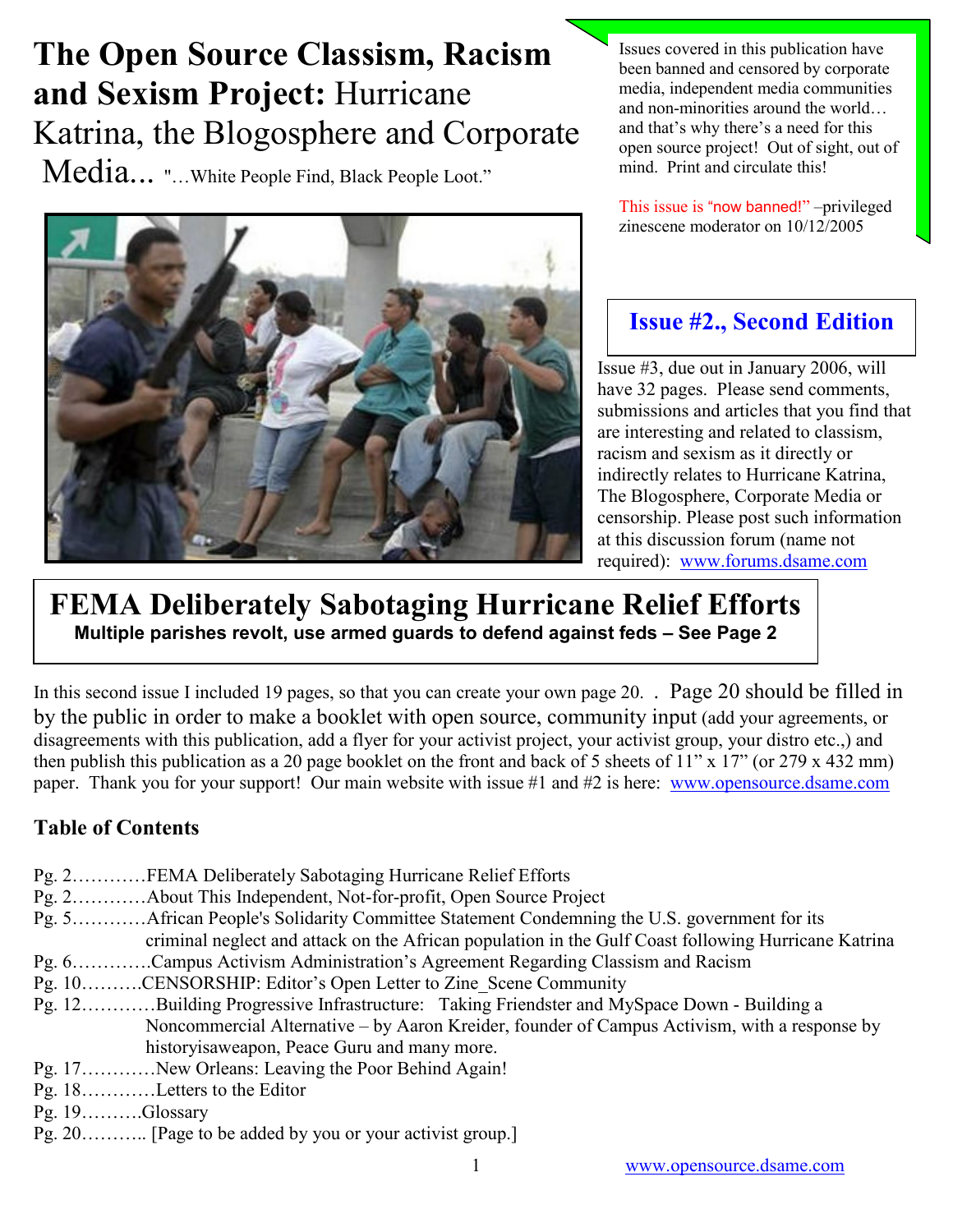# About This Project

This is the Open Source Classism, Racism and Sexism Project. This project is a series of independently created publications (also known as zines) which I am compiling from sources all over the world. The first installment of the Open Source Classism, Racism, and Sexism Project is all about Hurricane Katrina as it indirectly and directly related to Corporate Media, the Blogosphere and censorship from progressive and conservative groups.

The first issue is titled: "The Open Source Classism, Racism, and Sexism Project: Hurricane Katrina, The Blogosphere and Corporate Media... "White People Find, Black People Loot." Issue #2. [Please see issue number #1 to understand why we call it that.]

Each of these publications is entirely not-for-profit and "Open Source," which in this case, means that no one owns them and anyone can print them out and circulate them.

Please print the publications out and place them in your home, activist group, local co-ops, local coffee shops, collectives, libraries and other places. In this first issue I included 19 pages, so that you can create your own page 20 (add your agreements, disagreements with this publication, add a flyer for your activist project, your activist group, your distro etc.,) and then publish this publication as a 20 page booklet on the front and back of 5 sheets of  $11$ " x  $17$ " (or 279 x 432 mm) paper.

You can download this zine (which is issue #2) from this website at [www.opensource.dsame.com](http://www.opensource.dsame.com/)

The Campus Activism website will also have the document and the pdf versions of this project located here: [www.campusactivism.org/displayresource-](http://www.campusactivism.org/displayresource-487.htm)[487.htm](http://www.campusactivism.org/displayresource-487.htm)

.

Important: Please keep in mind that if you cannot download the document version (or if your browser causes the document version to display in a distorted manner) please look under "files" and you will also see the pdf version which is the best printable version of this resource.

The community inclusive, open source nature of this resource makes it a very important project which may change the way in which information is circulated so that progressive activists need not rely upon those who censor information.

Thank you very much.

Love for the people,

Sincerely,

-Peace Guru [www.opensource.dsame.com](http://www.opensource.dsame.com/)

Named 'Peace' because: "True peace is not merely the absence of tension: it is the presence of justice." - Dr. Martin Luther King Jr. (Letter from a Birmingham Jail)

 Why 'Guru'? "You finally learn wisdom comes only when you stop looking for it" -Hoh Elder Lehah Fisher"

"The first problem for all of us, men and women, is not to learn, but to unlearn." -Gloria Steinem

"We've learned that isolationism never was and never will be an acceptable response to tyrannical governments with an expansionist intent." -Ronald Reagan, a quote that applies to every country, including the USA which is now a tyrannical government with an expansionist intent.

Hurricane Katrina is one of the worse disasters and examples of a Democratic Government abandoning people in need in history. Circulate this publication! FEMA Deliberately Sabotaging Hurricane Relief Efforts Multiple parishes revolt, use armed guards to defend against feds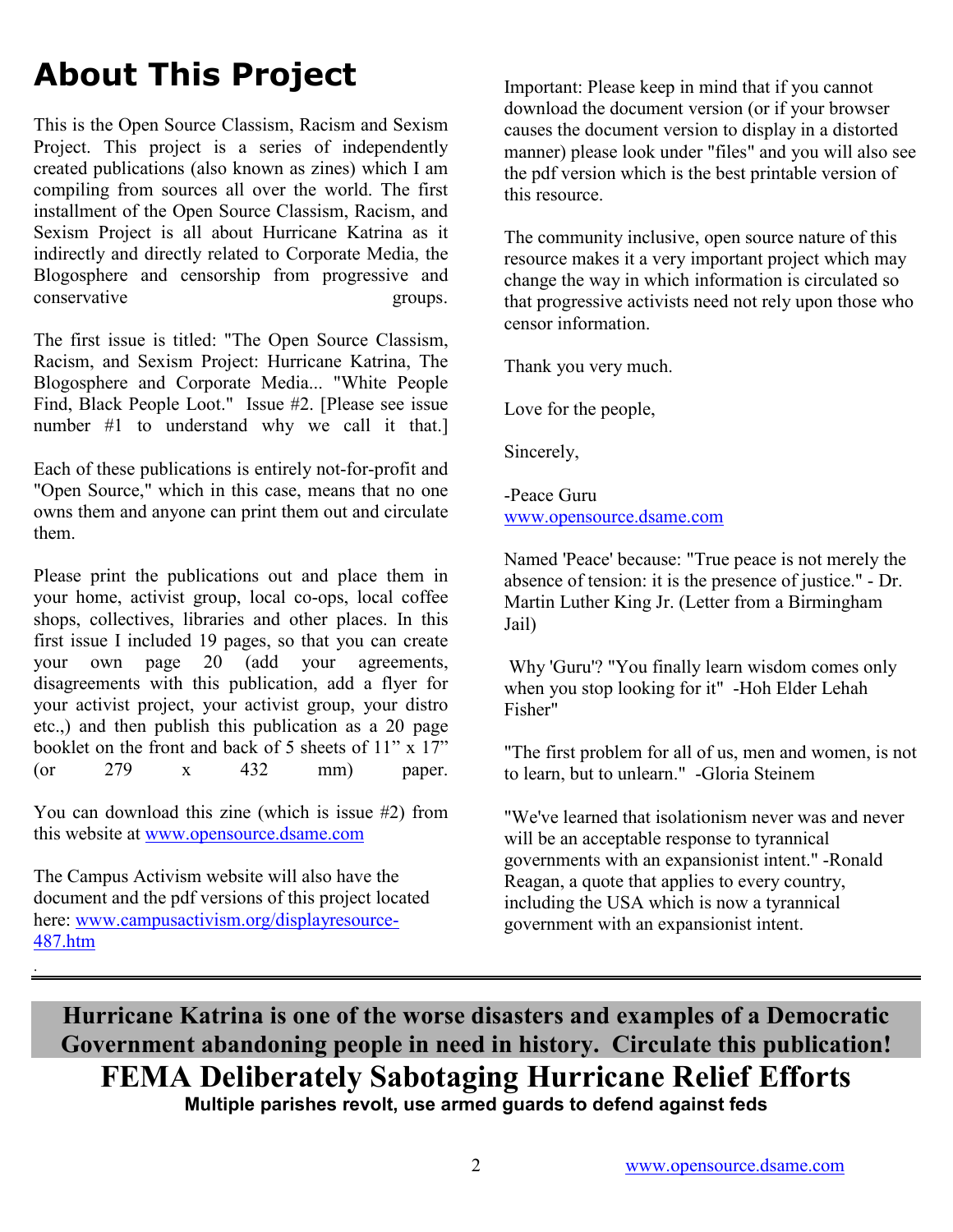#### Paul Joseph Watson & Alex Jones

#### R Е  $K I N$ G E. W s



Numerous credible sources have come forward with examples of how the Federal Emergency Management Agency is deliberately sabotaging Hurricane Katrina relief efforts in New Orleans. This represents a ruthless attempt on the part of FEMA to impose a federal takeover of the area for their own benefit amid a tragedy that has already claimed anything up to 10,000 lives.

The mainstream media has picked up on this story but is whitewashing it as just another 'failure' of the federal government in dealing with the crisis.

In reality the actions are part of a coordinated campaign to deepen the scope of the disaster in order to force through bumper funding increases for FEMA.

Jefferson Parish President Aaron Broussard (pictured below) appeared on Meet the Press



Sunday and broke down in tears as he described FEMA's criminal activities.

"We have been abandoned by our own country.

Hurricane Katrina will go down in history as one of the worst storms ever to hit an American coast, but the aftermath of Hurricane Katrina will go down as one of the worst abandonments of Americans on American soil ever in U.S. history."

We had [\[a large department store chain\] de](http://www.prisonplanet.com/index.html)liver three trucks of water, trailer trucks of water. FEMA turned them back. They said we didn't need them. This was a week ago. FEMA--we had 1,000 gallons of diesel fuel on a Coast Guard vessel docked in my parish. The Coast Guard said, "Come get the fuel right away." When we got there with our trucks, they got a word. "FEMA says don't give you the fuel." Yesterday- yesterday--FEMA comes in and cuts all of our emergency communication lines. They cut them without notice. Our sheriff, Harry Lee, goes back in, he reconnects the line. He posts armed guards on our line and says, "No one is getting near these lines."

Why would FEMA, an organization supposedly tasked with helping in a time of crisis, deliberately cut police communication lines? This is a blatant example of sabotage and a sick push to make the disaster worse. In carrying out these actions, FEMA are no better than the animals who shot at rescue workers and helicopters.

The mission of FEMA has never in reality been to bring people food and water and help in times of crisis. Alex Jones has attended numerous FEMA drills where the whole point of the exercise is to round people up, break up families and institute a brutal police state crackdown.

FEMA need to create a chaotic atmosphere in New Orleans so they can legitimize what they are doing.

We now have multiple reports of police being ordered to guard key infrastructures in order to defend them from FEMA federal agents. Sheriffs in numerous different counties are guarding highways to keep FEMA out. FEMA is being treated as the enemy because they are sabotaging key facilities in an effort to intentionally worsen the already desperate scenes of horror in New Orleans.

FEMA is sabotaging lines of communication so their activities cannot be exposed to the wider relief authorities and the media.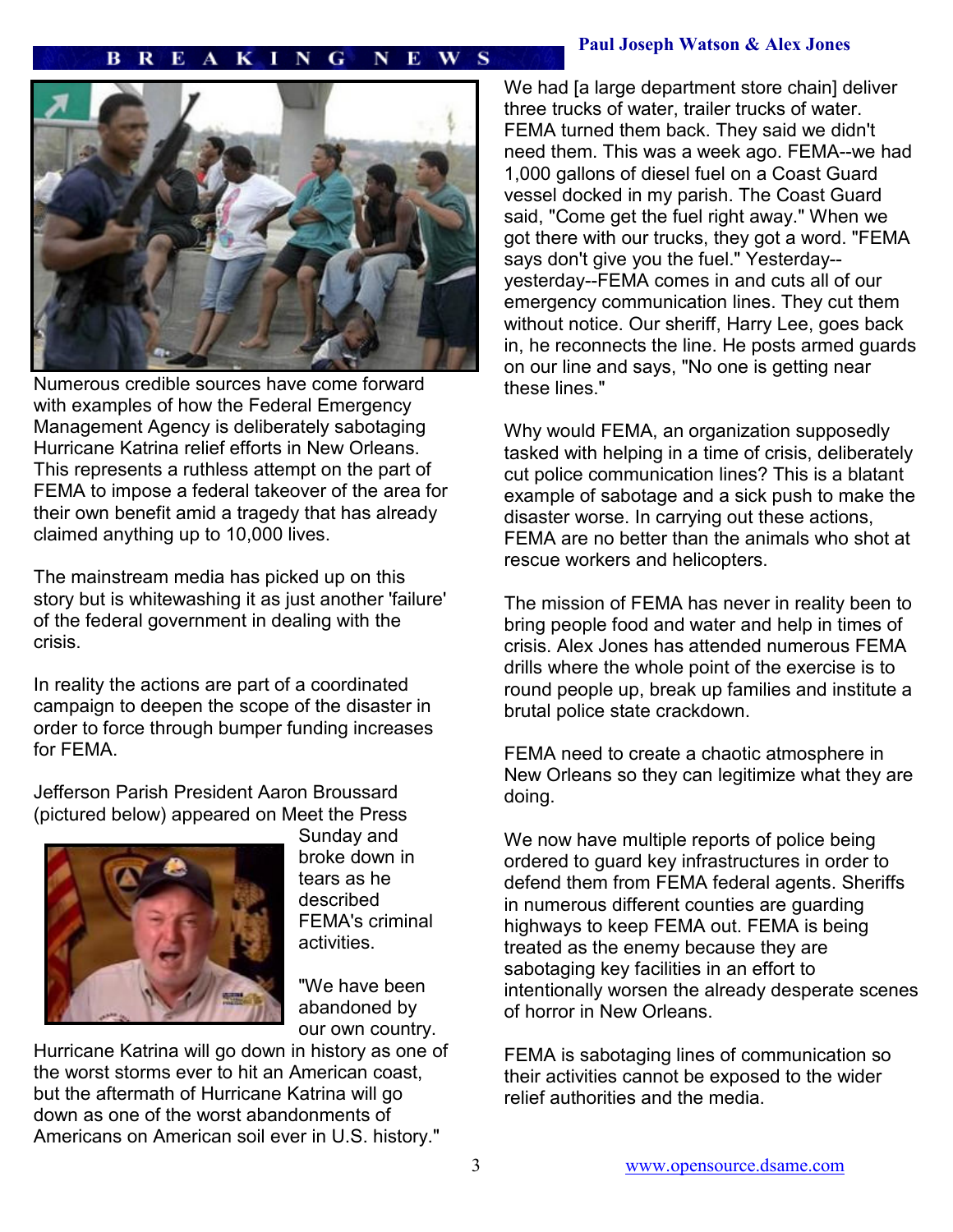Commenting on the sabotage by FEMA of communication lines, Washington insider Wayne Madsen states,

"Jamming radio and other communications such



as television signals is part of a Pentagon tactic called "information blockade" or "technology blockade." The tactic is one of a number of such operations that are part of the doctrine of "information warfare" and is one of the psychological operations (PSYOPS) methods used by the US Special Operations Command."

Radio host Carol Baker who has been tracking the FEMA sabotage stated that Plaquemines

Parish Sheriff Jeff Hingle had his deputies patrol the county line under orders not to let FEMA in.

As is discussed in the Meet the Press interview, Jefferson Parish Sheriff Harry Lee also has armed guards patrolling the county line in order to prevent the FEMA sabotage.

FEMA has a number of executive orders that outline the total federal takeover of any US city.

For a full synopsis of FEMA's executive orders in light of the hurricane, [click here](http://prisonplanet.com/Pages/Sept05/060905FEMA.htm).

FEMA is clearly using this human catastrophe as a means of executing its decade long plans and providing the pretext for future takeover scenarios of all major American cities.

Amongst a litany of government inaction and outright dereliction, this is the most alarming evidence to emerge yet that clearly indicates an agenda for the federal government to profit and expand its power from exploiting the aftermath of the hurricane.

Special thanks to Mary M. for posting this story to her blog.

This story taken from this website [www.prisonplanet.com](http://www.prisonplanet.com/)

# African People's Solidarity Committee statement Condemning the U.S. government for its criminal neglect and attack on the African population in the Gulf Coast following Hurricane Katrina

African People's Solidarity Committee statement condemning the U.S. government for its criminal neglect and attack on the African population in the Gulf Coast following Hurricane Katrina.

The African People's Solidarity Committee vehemently condemns the U.S. government's genocidal

treatment of the majority poor and working African population in New Orleans and the Gulf Coast region following Hurricane Katrina. The whole world has watched as the true nature of U.S. colonial oppression of African people has unfolded this week. If we were unclear before, there can be no doubt now that there are indeed two

Americas -- one for the white and wealthy population which was easily able to evacuate New Orleans, and one for the African community, which lives in conditions of near-slavery, poverty and powerlessness.

The Bush administration's inaction and refusal to help the 100,000 African people that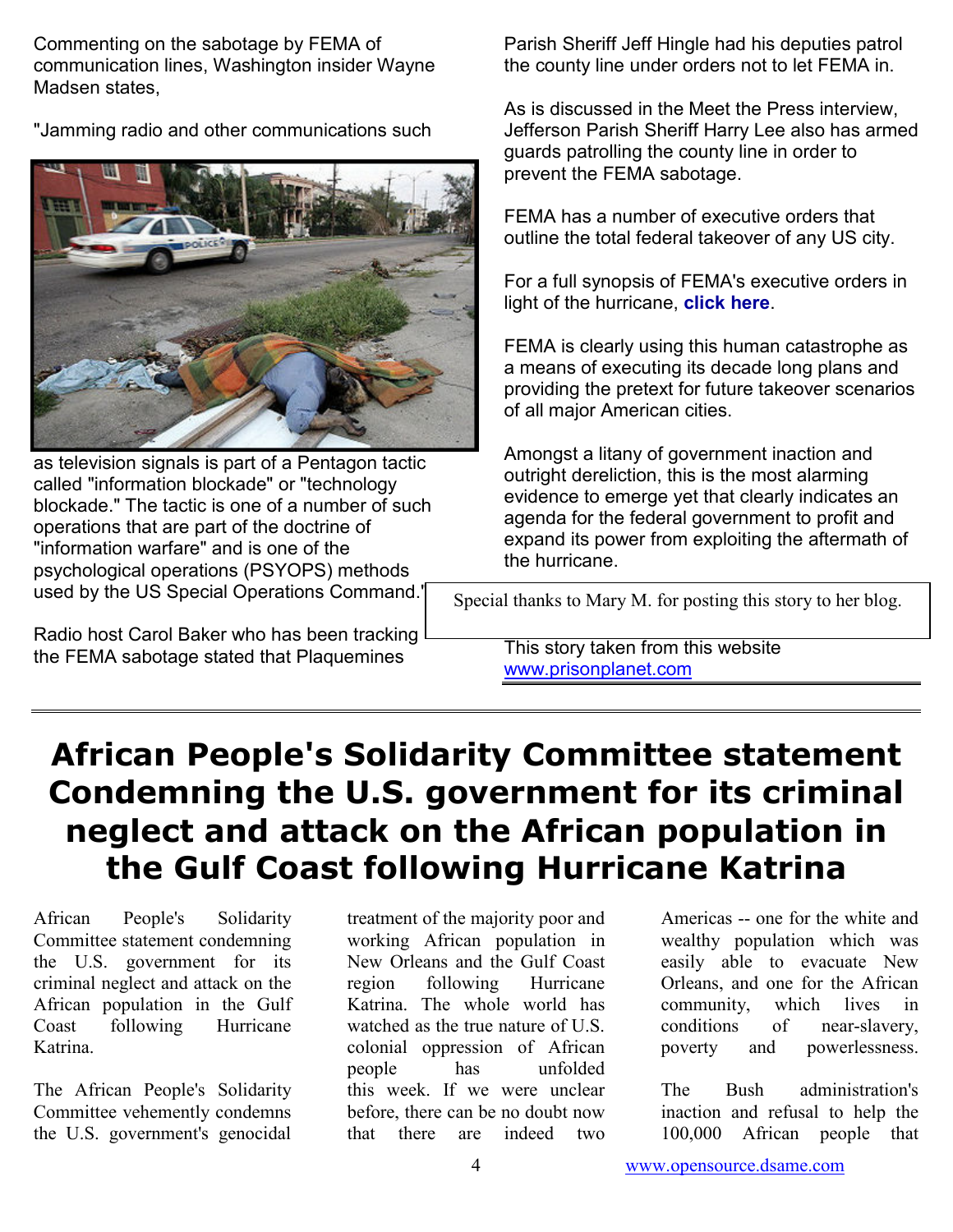survived the floods in New Orleans, leaving them stranded for five days without food, water, shelter or medicine showed the true face of U.S. imperialism. There was absolutely no evacuation plan for the majority African population of New Orleans and towns all along the Gulf Coast. Thousands of people have died already, and many more will perish in this governmentcreated catastrophe. Their blood is on the hands of the Bush administration.

Several white people involved in the disaster were also clear that they were being treated totally differently than the African population. One white woman interviewed said that, "If New Orleans was 99 per cent white instead of 99 per cent black, I think that on that second day Tuesday, George Bush would have had all kinds of help going in there to get those people out." We should be outraged that 250 animals were airlifted out of the city before any of the people were rescued! It's always been apparent to African people that white people care far more about our pets than we do about their lives.

Expensive hotels were evacuating their rich customers while African families were stranded and often deliberately separated one from another by authorities, as in slavery days. While the African community suffered unimaginable horrors, facing no jobs, no homes, no secure future of any kind, white families were already buying new condos and renting office spaces to resume their privileged lives.

The African People's Solidarity Committee understands that this stark contrast of access to resources, mobility and power for white people, and abject poverty and powerlessness of Africans is systemic to this parasitic capitalist system that was born and built on the enslavement and colonization of African people and the genocide of the Indigenous population of the Americas.

We live in a society where the entire white population lives well at the expense of the suffering and exploitation of African people. Economic development and democracy for us has always come at the cost of a genocidal war of repression against African and other oppressed peoples inside the U.S. and around the world.

The enslavement of African people by Europe -- where millions of Africans were worked to death in an average of seven years for hundreds of years - built the wealth not just of the U.S. South but of the entire white power system. Every sector of white society benefited from this parasitic economy, and willingly participated in the terror and torture of Africans necessary to keep this violent, exploitative relationship in tact.

There is no other logical explanation for how Africans, whose homeland is the richest continent in natural resources in the world, are poor and suffering everywhere in the world today, while white people, who came from a diseased and impoverished Europe are the richest people in the world.

The U.S. government is waging a counterinsurgency war against the African population just as surely

as against the Iraqi people. Africans live under a public policy of police containment, a violent and cynical policy endorsed and voted in by the white community. It generates vast resources, jobs and security for white people while African people live under the terror of martial law, facing early death and imprisonment. The U.S.-controlled prison and drug economies are worth billions of dollars to the white economy. Prison beds must be filled by young Africans and Mexicans or the stocks fall on Wall Street

White society lives comfortably with the violent assumption that the U.S. government will never carry out a public policy of economic development for the African community. We assume Africa itself will always be devastated and destitute. The challenge for us is to look honestly at this parasitic relationship. Babies in Africa are living on less than a dollar a day and dying of curable diseases BECAUSE Americans and Europeans are stealing the resources of Africa to sustain our parasitic lifestyle. Elderly African women and little children have died or barely survived a living hell in New Orleans and the Gulf Coast this week BECAUSE we have stolen their independence, their ability to have a vital economy and benefit from their own labor and resources.

The whole white population has the outrageous and deep assumption that Africans and others will always be poor and powerless while we enjoy some version of the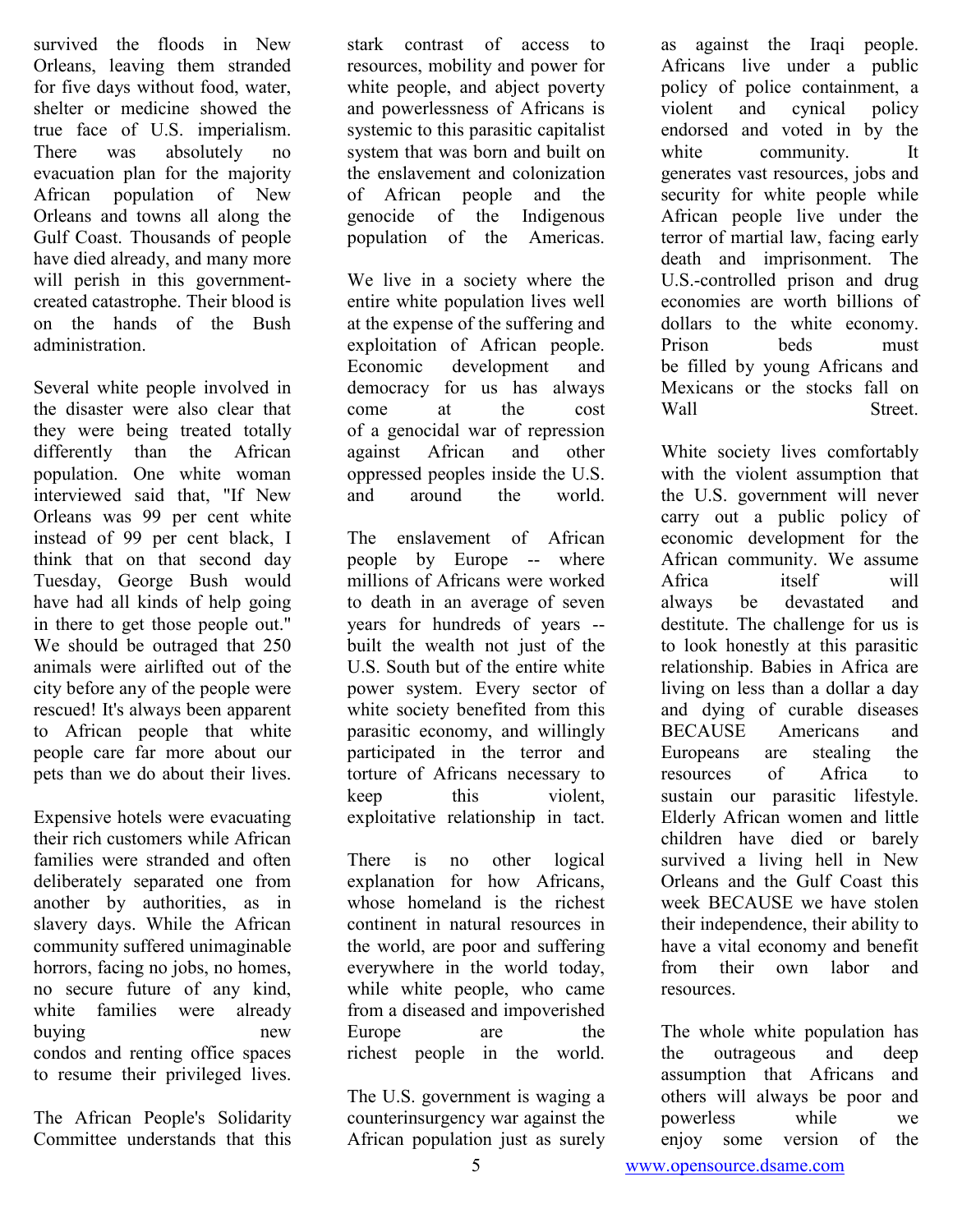"American dream" -- a life of cars, boats, beautiful homes, talking on our cell phones and typin gon our computers at Starbucks, and having expensive university educations and vacations in Europe. We can't continue to bury our heads in the sand and pretend that our wealth has no relationship to the millions of Africans killed in the Congo so that we can have the coltan for our electronic toys, for example.

APSC rejects this colonial relationship. We will not live any longer in a society built off sucking the blood, resources and life force of African people. We call on other white people who find this system abhorrent to join us in working under the leadership of the Uhuru Movement which is fighting for the liberation of Africa and the return of all Africa's stolen resources. If African people had control of their natural wealth, they wouldn't need to depend on Bush to "rescue" them from a horrendous situation that the government itself has created.

President Bush's response to the devastation and suffering in Katrina's wake was to play golf the day after the hurricane struck. He waited three days to make a TV appearance, and a full five days before actually going to the area. A September 1st article in the New York Times exposed the truly chilling fact that the State of Louisiana meetings to strategize evacuation plans deliberately ignored the African population in New Orleans. One consultant said, "Not much consideration was given to New Orleans's 'lowmobility' population -- those too sick or too poor to evacuate themselves." He stated that when the question came up at meetings, there was silence.

The response of the U.S. government was in sharp contrast to the humane and dynamic leadership provided by Cuban president Fidel Castro when Hurricane Ivan struck Cuba with 160 mile-an-hour winds in September, 2004. The Cuban government evacuated 1.5 million people to higher grounds ahead of time.

Not one life was lost, although the hurricane destroyed 20,000 homes. The Cuban administration this week expressed shock that thousands of people were crammed into the stadiums without adequate food, water or medical attention. They said that all Cuban shelters had medical personnel who evacuated with their communities so that they were already familiar with the people's medical problems.

It is clear that the U.S. government's only concern was to secure the oil and other resources in the area. Bush made it known tha the wouldn't interfere with the wild profiteering and brazen price- gouging by his cronies in the oil business. These criminal oil company executives made billions of dollars off the suffering and misery of the African population, as they immediately raised gas prices through the roof. Halliburton is no doubt already signing deals for trillions of dollars for reconstruction contracts. Hotel chains viciously raised their rates, trying to milk every last cent from devastated flood victims. African people -- elderly and sick, children and mothers -- were totally abandoned by the government, left to wait for days on rooftops or herded into the Convention Center and the Superdome, just as African people were crammed by Europeans into the slave-ships, existing in unimaginable conditions of over-crowding and heat without adequate water, food or sanitation.

Babies died from lack of milk to drink. Elderly and sick people couldn't get out of their homes, or died from lack of medicines, water and food. Their bodies were left to rot on the streets, as the authorities did nothing. As we have seen in Iraq, doctors were left in hospitals having to decide who lived and who died as they struggled for days without electricity, medicines, oxygen, food or water.

Obviously, African life is expendable in America.

The African People's Solidarity Committee condemns the conditions of martial law imposed on the African community by the National Guard and the police. The U.S. media viciously criminalized the African population for taking necessities such as food, water and diapers from stores, as cynical state and federal administrations left them to starve to death. As always, the media blamed African people themselves for the horrendous, violent conditions suffered by the community. One reporter told how he and others had to create light at night, "as you would light a fire in the wild to keep the animals away".

Meanwhile, thousands of poor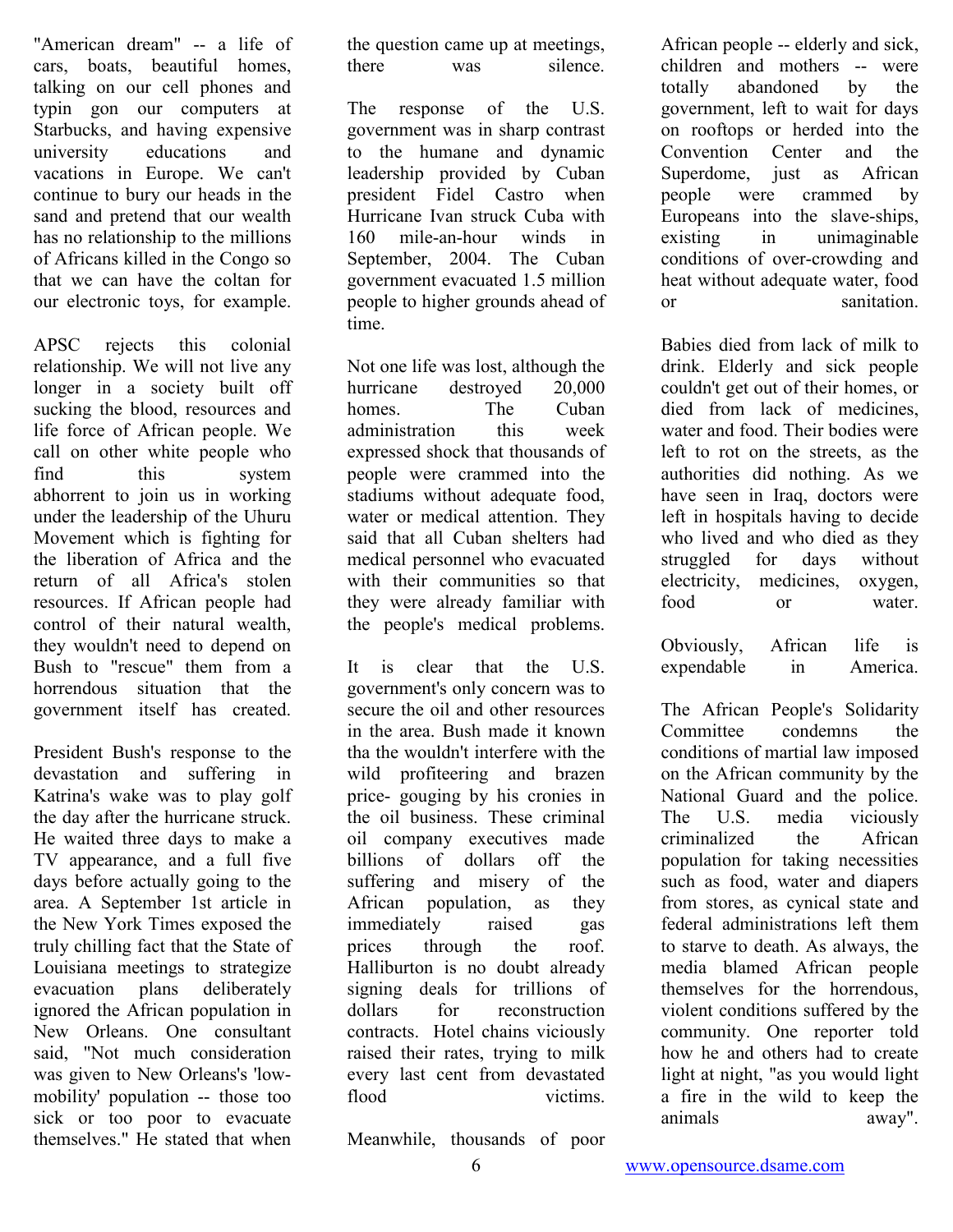The police and National Guard troops arriving in New Orleans were instructed to shoot to kill by Louisiana Governor Kathleen Blanco. Lieutenant-General Steven Blum told reporters that many of his troops recently returned from "operations abroad", and were "…battletested. They have M-16s and are locked and loaded. They are highly proficient in the use of lethal force and will put down the violence in a quick and efficient manner." New Orleans mayor instructed the police force to abandon their rescue efforts and turn all their attention to attacking the homeless, starving African people roaming the streets.

This is simply an extension of the public policy of police containment of the African community already in operation in cities throughout the U.S. This policy is responsible for the hundreds of police murders of African people every year, which go un-challenged and unpunished.

The criminal neglect of the majority African population in the Gulf region affected by the storms and floods did not just begin with Hurricane Katrina and the disastrous aftermath The government has known for decades that the levees could not withstand a category four hurricane. Projects by the Army Core of Engineers to prevent flooding and to reinforce the levees were halted by the Bush administration in 2004. At least \$71.2 million needed for this work were re-allocated to "rebuilding" Iraq.

The Department of Homeland

Security has taken over where the Federal Emergency Management Administration (FEMA), has left off. Neither one has ever been concerned with actually helping people ein disaster situations. It's clear the government's only focus is the escalation of the containment and oppression of colonized peoples, carried out under the guise of the "war on terror," in order to maintain hegemony over the world's resources. Bush just signed over a miniscule \$10.5 billion for three states to split for hurricane relief, yets pends almost \$6 billion every month to continue the genocidal war against Iraq.

The African People's Solidarity Committee unconditionally supports the urgent demands of the Uhuru Movement calling for resources equal to those being spent by the U.S. in occupying Iraq to go immediately to distressed African communities to lift up the whole people. This infusion of capital is to deal with the current crisis but also must be used to overturn the colonial conditions that African people suffer from historically.

We demand that George W. Bush and his administration officials, as well as all local and state officials responsible for the death and destruction of African and poor communities on the Gulf Coast be fully prosecuted and imprisoned for these terrible crimes.

We demand that reparations be paid to African people for this horrendous attack as well as for the hundreds of years of slavery, unpaid and under-paid labor; for torture and lynchings and for all the land, labor and resources stolen from African people to

build the wealth and power of the white population in America and Europe.

We demand that charges be brought against the parasitic, blood-sucking corporations and merchants gouging suffering African people at the gas stations, stores and hotels

We demand an end to the terrorist military attacks against African people by the police and National Guard. We denounce the slander against African people -- who had nothing before this disaster and who are now trying to survive -calling them looters, loiterers and lawless gangs.

We call on the white population to open our eyes to the reality that this crisis of U.S. imperialism is revealing. We call on the white community to hear the wake-up call that the oppressed peoples of the world are yelling at us. We have to realize that the days are over when imperialism can continue to steal all the people's resources, keeping them in conditions of abject poverty, war and imprisonment tin order to keep up the white lifestyle without any consequences being paid.

African people in the U.S. as well as Arab, African and other oppressed people around the world are courageously fighting and resisting in every way possible to end the conditions of colonial terror that they live in. They are determined that their children will have food, clothing, housing, a real education and a future of prosperity and happiness. If African people had the resources and were empowered to control their own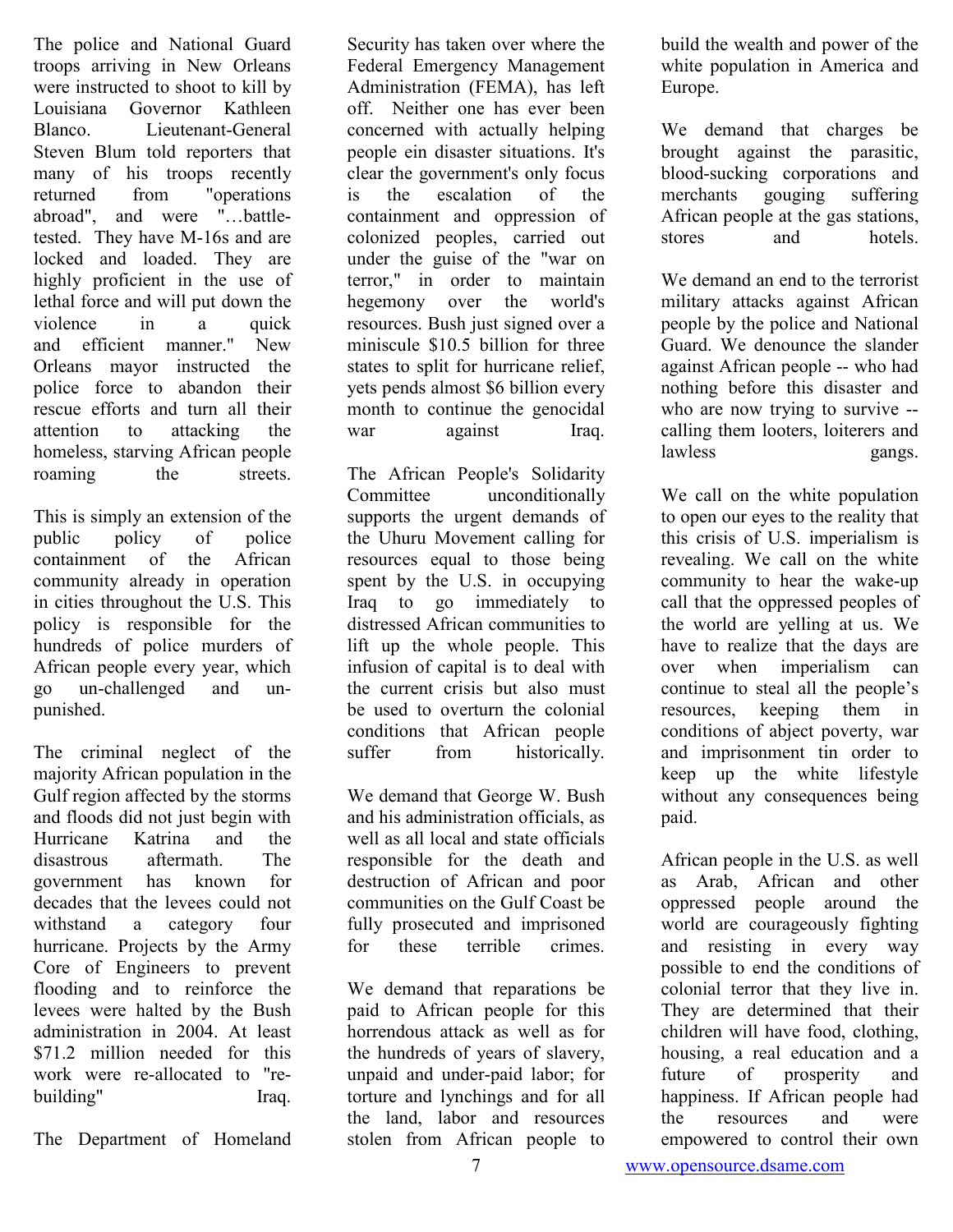communities, a catastrophe like the one in Louisiana, Mississippi and Alabama today would not happen.

The African People's Solidarity Committee calls on conscious white people to reject this parasitic relationship that we have to African people and the majority of suffering humanity. There is another way, another future that we can work for. If we truly want peace we have to work hard for justice. Join us in building genuine solidarity with the Uhuru Movement which organizes for social and economic justice, self-determination and liberation for African people. The only possible way that we can have a future of peace and shared prosperity for all people is for Africa and African people to be free!

Stop the U.S. government's genocidal attacks on African people! End the martial law and policy of police containment of the African community! Bring billions of dollars for economic development into all African communities in the U.S.! Prosecute the real criminals, Bush and all responsible government officials! Reparations and freedom for Africa and African people everywhere! Five hundred years is too long to owe anybody anything! Support the just resistance of African people to colonial loppression! Not one more black life stolen in our

name! Uhuru! Uhuru means freedom!

The African People's Solidarity Committee is an organization that was formed by and works under the leadership of the African People's Socialist Party and the Uhuru Movement. APSC works in the white community building political solidarity and material support for the liberation struggle of African people.

For more information visit [www.apscuhuru.org](http://www.apscuhuru.org/) or [www.uhuruafrica.org](http://www.uhuruafrica.org/)

## Campus Activism Administration's Statement

[Editor's note: The below statement was written in response to the African People's Solidarity Committee statement.]

By Campus Activism Forum Admin

I agree that this is an excellent example of racism in action (and also classism). The tragic result for hundreds of people (so far [as of September 2005] the death count is around 1000) is death.

Another excellent example of intentional ignoring a catastrophe, is the Famine in Niger where 150,000 children could die (and millions of people are affected). Organizations that deal with this issue could

see the famine coming, but nobody provided any aid until people started dying (and generally by then it's too late for many people, as shipping aid takes a couple months).

[www.news.bbc.co.uk/1/hi/world/africa/4699643.stm](http://news.bbc.co.uk/1/hi/world/africa/4699643.stm)

Article found here: [www.www.campusactivism.org/phpBB2/viewtopic.ph](http://www.www.campusactivism.org/phpBB2/viewtopic.php?p=1182) [p?p=1182](http://www.www.campusactivism.org/phpBB2/viewtopic.php?p=1182)

Campus Activism describes their work as "the largest online database of student activist related information. Our goal is to facilitate every aspect of your activism".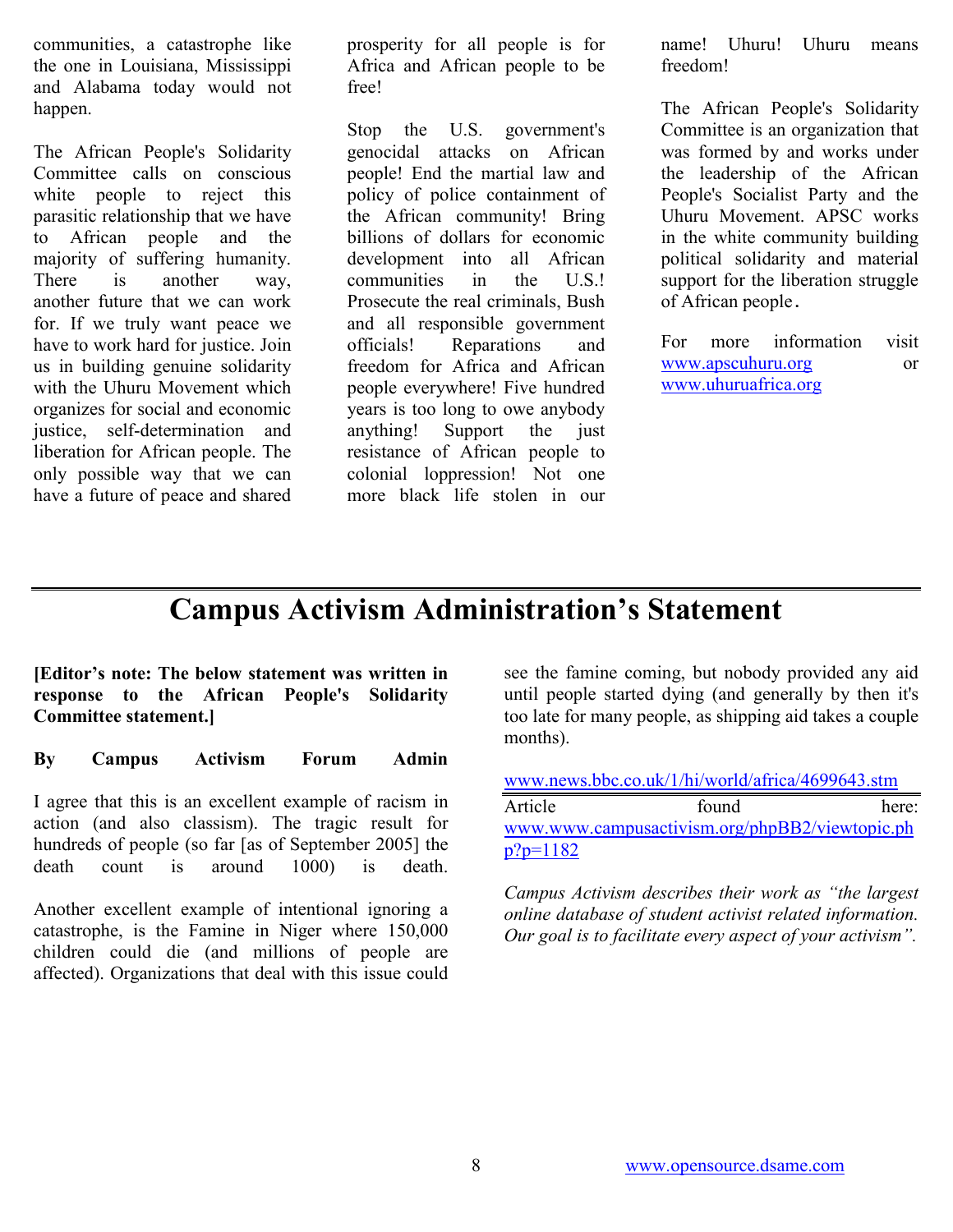## Editor's Open Letter To Zine\_Scene Community

# The following letter was posted to the 2292 member zine scene independent media community:

## Like 'Citizen Kane' when all of the power belongs to one (not many), censorship will always result

music | The Mask And The Mirror (the entire CD)- Loreena McKennitt ]

Dear friends.

This is my last post to this community.

I had a post in zine scene that specifically spoke about creating a zine to "build alternatives networks" so that people don't have to be dependent on communities like zine scene that censor people. I chose to delete it after a threat from the moderator was posted on the comment section of my last post

This is the entire post from that moderator:

"use a cut or I'll delete the post. you have until midnight."

If an LJ-Cut is "required" why is it not on the user info page as is typical in other communities? Why is an LJ-Cut (another word for self-censorship) only requested of a chosen few? I'm sure that the many of us who belong to financially disadvantaged social classes that use dial-up internet would greatly appreciate not seeing the large photos of zines that promote the latest multinational corporate products which are all too common.

And if all the people who request an LJ-cut advocate that a person should do so out of "courtesy" why don't they use that same "courtesy" when requesting an LJcut... instead of yelling, screaming, cursing, using racial slurs and expecting someone to listen to them?

The post about building alternatives networks is now found here:

[http://www.livejournal.com/community/\\_love4truthne](http://www.livejournal.com/community/_love4truthnews/4280.html) [ws/4280.html](http://www.livejournal.com/community/_love4truthnews/4280.html)

When I first joined the zine scene community of over 2000 people, the user info\_said\_this:

"The public should create a mass media that isn't based on ratings and consumerism. We have voices, we should be heard. We should listen to each other instead of pundits, anchormen, and so-called experts. We should take away the power that we have given corporate mass media."

The user info of the zine scene community has now changed. The following message was\_added:

"Read These Guidelines: Please limit the content of original posts to zine related information [i.e. contact information, description of content, the zine survey, zine links...]. The Zine Resource Community moderator reserves the right to delete posts without notice that do not fit these guidelines. You have your own journal, this is not censorship. These guidelines are meant to keep this community focused on the main topic of discussion: zines. Questions or suggestions may be directed to the moderator, [info]moths."

Within the last two days, the moderator of this community changed those guidelines to read that way in direct response to to my zine (titled "The Open Source Classism, Racism, and Sexism Project: Hurricane Katrina, The Blogosphere And Corporate Media... "White People Find, Black People Loot [Issue #1]" found here: [http://opensource.dsame.com](http://opensource.dsame.com/) ] in which on page 19 and 20, in the "Censorship" chapter, I stated:

"On October 9th, 2005 the moderator of the 2,289 member LiveJournal community known as zine scene censored and completely removed my article less than 48 hours after it was posted with no warning or contact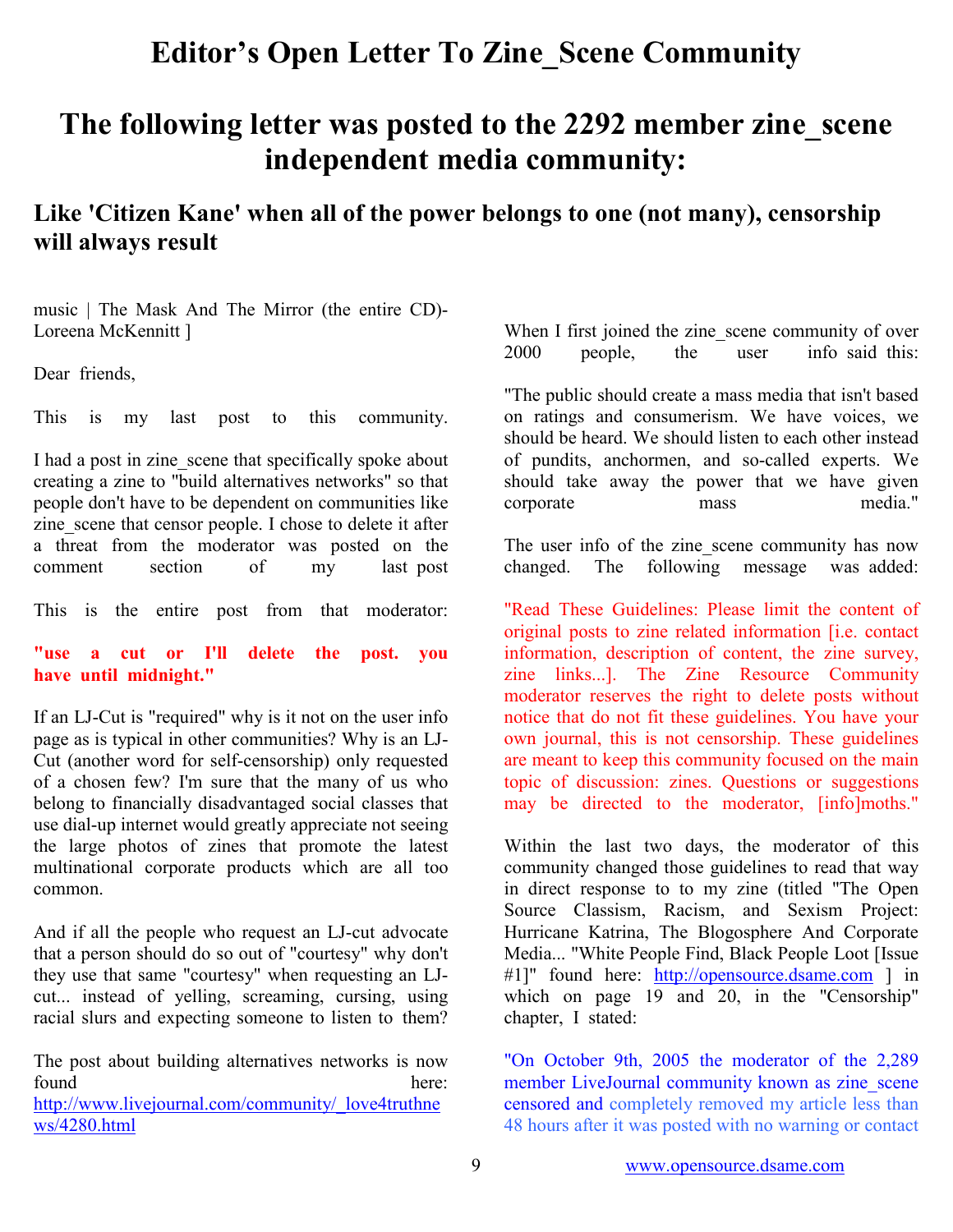from the community moderator. No rules that were on the user info page were broken, yet the moderator<br>decided who should be censored " decided who should be censored."

My belief is now similar to the original focus of this community, yet with key differences:

"The public should create a mass media and "build alternatives networks" that are not based on the censorship of moderators such as in zine\_scene. We have voices, we should be heard. We should listen to each other instead of pundits, anchormen, so-called experts and priviledged trolls who don't want to read about zines which speak of classim, racism and sexism. We should take away the power that we have given to community moderators such as zine scene."

This is my last post to this community, because much like in the movie 'Citizen Kane'... when all of the power is in the hands of only one moderator, censorship will always be the result.

To all of those who supported the issues of classism, racism and sexism as it regarded my zine, I thank you and I am sincerely grateful. Many of you I have added to the Thank you section of my zine [issue #1]. For those unaware, by looking under the LJ interest "zine" you will find many LJ zine communities and I strongly urge you to use them.

In closing, I would like to say that there are many technology savvy people in here and I strongly urge you to contact me so that we can begin to "build alternatives networks" which do not censor people.

The reason that building alternative networks is so important is because when you have moderators who can censor and "delete posts without notice that [they feel] do not fit [their] guidelines" you never get to see what you are missing, and the information you see is determined by their racial or political bias in determining what should be censored (or placed under an LJ-cut). Even a website such as portland.indymedia.org has a section of their website where they place the deleted posts... so that people can see if there is a pattern in how moderators choose to delete posts.

Thank you very much to everyone. I apologize to anyone who feels inconvenienced by reading this post or any other post that I may have ever made to the zine scene community. Please forgive me if I do not reply to comments but this is my last post to this community.

Like 'Citizen Kane' when all of the power belongs to one (not many), censorship will always result. Building an alternative network will take a great deal of hard work... but when you look in the mirror you will see a person that belongs to a real online community moderated by community members... not the mask of an online community moderated by one or two people.

Sincerely,

| Love | for | the | people, |
|------|-----|-----|---------|
|      |     |     |         |

Editor of The Open Source Classism, Racism and Sexism Project: Hurricane Katrina, the Blogosphere and Corporate Media... "White People Find, Black People Loot" Issue #1 and #2.

## **[Building Progressive Infrastructure](http://www.campusactivism.org/blog/node/view/80): Taking Friendster and** [MySpace Down - Building a Noncommercial Alternative](http://www.campusactivism.org/blog/node/view/75) – by Aaron Kreider, founder of Campus Activism, with a response by historyisaweapon, Peace Guru and many more. By [Aaron Kreider](http://www.campusactivism.org/akreider)

For longterm social change you need a long term strategy. Sure you need to fight the short-term battles (otherwise people suffer and die), but hopefully the left can scrape together some support<br>for longterm institutions. for longterm institutions.

One example of such a program would be a database of skills and trainers. We need to convince all of the existing social change training organizations (Training for Change, Midwest Academy, AFL-CIO's trainers, ACORN, various socialist groups, etc) to publish their materials under the [Creative Commons License.](http://creativecommons.org/)<br>These materials should be These materials should be available in large chunks (as books) and broken down into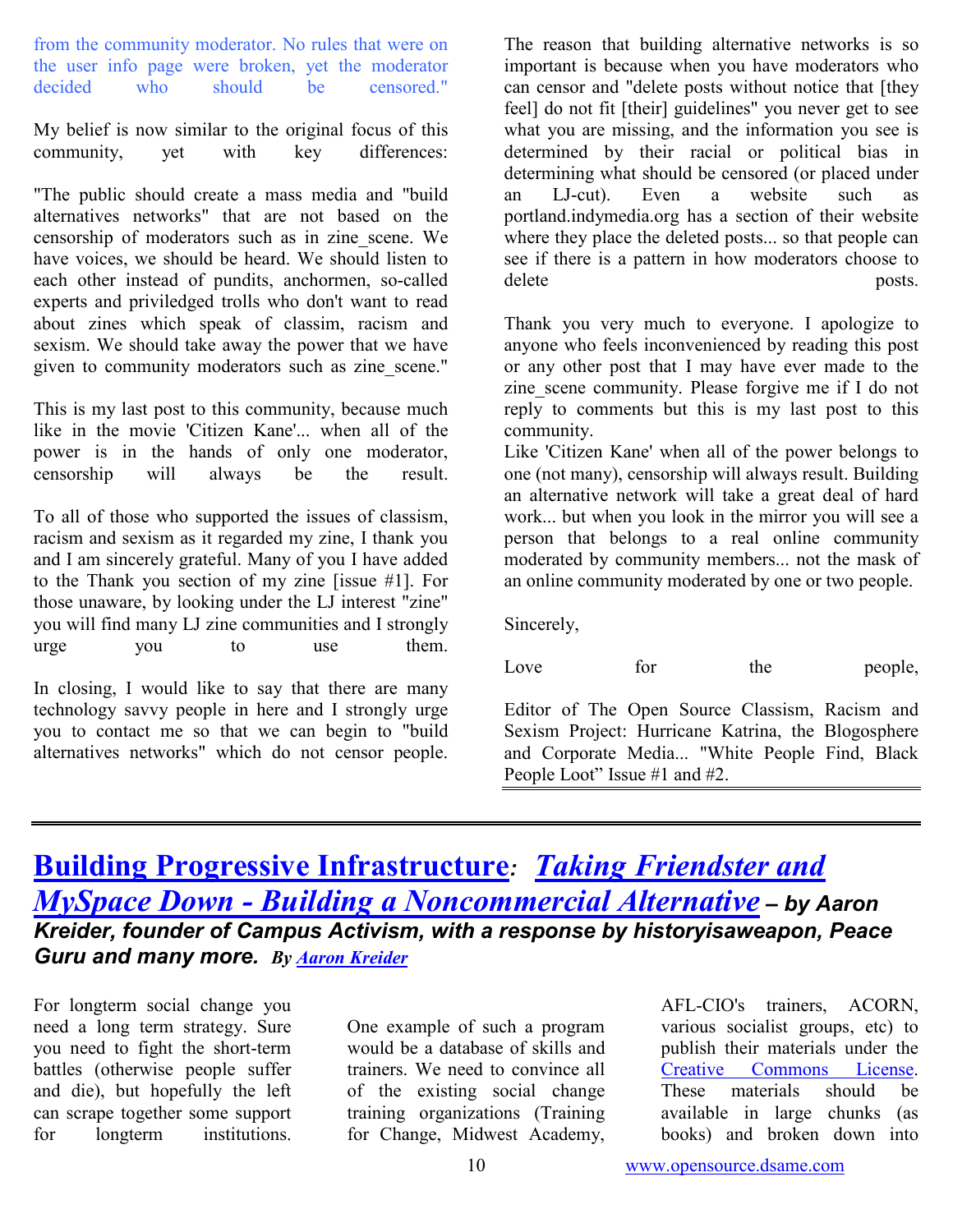smaller chunks (chapters or exercises), and available online for free (PDF an HTML) - or in printed form for a charge.

The trainers will still be able to make their money by selling print materials (demand should increase once more people know about them), facilitating trainings (demand should increase due to a national online trainers database), and perhaps from grassroots donations.

The materials could be stored in an online system like the one on CampusActivism.org.

Then we need a trainers database that would have hundreds (thousands?) of people available to facilitate/lead a training on any skill imaginable. We'd want to develop a "core" curriculum of suggested skills for people to learn who want to become activists, and encourage them to learn SKILLS. Part of the problem with new activists is that they get distracted by all the issues and don't manage to focus on one issue long enough to start and win a campaign. Issue speakers should be part of this database, but we should most of what people need is skills.

This trainers database could based upon the campusactivism.org database -- which I have every intention of revamping and developing a "core" list of trainings. A review or certification system would be ideal, but will take work/creativity to implement.

Eventually it'd be ideal to have a system where people can collaboratively write and improve upon resources.

The sad thing is that these two ideas (sharing resources and trainers database) should be TOP priority among activist groups. New technology, like web services, makes this easy to do. However activist groups are promoting their own resources, instead of focusing on cooperation. A little effort invested in cooperation could lead to a massive reduction in duplication, increased specialization and focus on developing quality resources quality resources (once you know what's out there, you'd only create a resource if it was going to be different or better than existing ones), and a dramatic increase in resource distribution.

This is just one thing that I'm trying to do with CampusActivism.org.

Unfortunately it's so important that there should be a multiperson organization with a \$100,000+ budget that focuses on Resources or Trainers. Instead you've got me spending about 10% of my time on it, and I think I've got the best online collection of activist resources compared to any other website by a long shot (note: my trainers database is a mess). Imagine what we could do with just one person working on this full-time!!!

If progressives would have only diverted a couple percent of the money wasted on Kerry in 2004, it'd be enough money to start building online tools for progressives that would act as an infrastructure and help all progressive organizations.

Note: CivicSpace, Organizer's database and CivicCRM are examples of progressive computer infrasture projects. There are others. Just not enough.

MySpace was recently purchased as part of a \$550 million deal. I think part of its value lies in trying to build profiles of people so that corporations can sell them products and target online advertising.

We need a noncommercial/free/open social network that won't sell out to corporations and that will end the need of having to maintain a profile on separate commercial networks so as to stay in touch with friends

I believe I have a good idea to make it work. The technical aspects of creating a friendster or myspace is relatively easy. A good programmer or team could crank it out in a year or so. The trick is publicizing it.

#### Profile Cloner

We need a program that clones profiles. You give it your username and password for one network, and it duplicates the profile on other networks to the extent that the fields overlap. This allows people to only maintain one profile, and when they change it, it will change on all the networks.

The key part about this is to include an option to also include the profile on a new noncommercial network. Thus the user simply needs to check a box, and BANG they are on the new network.

#### Beyond Cloning - Recruitment

You could have another function that would log them in to their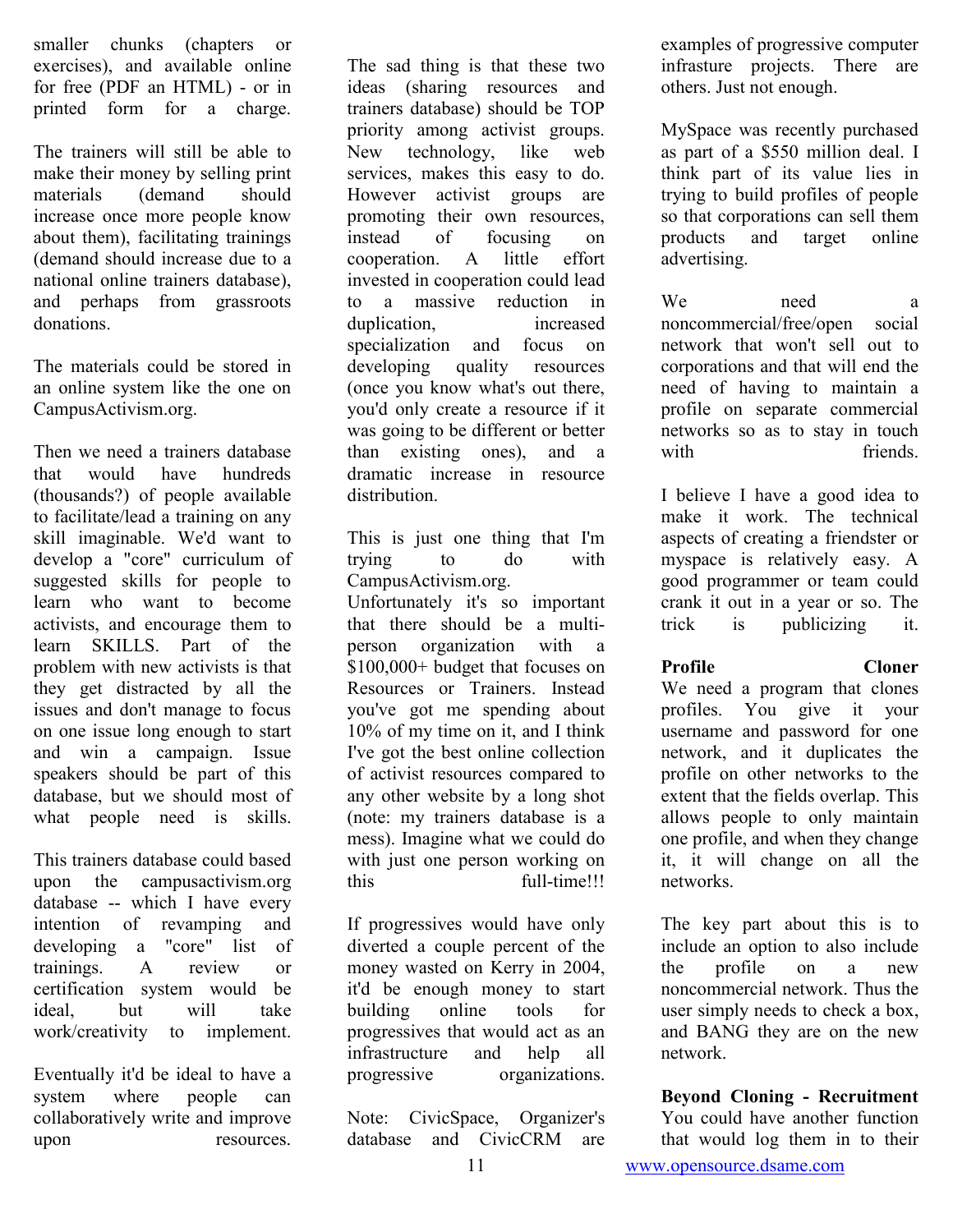regular service and post message or bulletin to invite all their friends to join the new noncommercial service. This might be in violation of some stupid law, which would be unfortunate (but maybe some hackers could create this profile cloner anonymously and do so separately from the team that would create the alternative social network website). You could also use their nicknames list from Outlook.

### Funding

Possibly one or more internet entrepreneur who are interested in open source would fund the project because if it was done effectively it could become one of the most used open source

Response to Aaron's Article by HistoryIsAWeapon

I think we don't need another friendster or myspace. We should make something better because I'm not totally concerned if foxnews buys more market research and knows who likes blink 182 or not. I imagine a system we would build would be a combination of friendster and smart mobs. You would sign up, there would be a community aspect (e.g. messaging your friends, pictures and profiles), but the understanding would be is that you would sign up for what issues concerned you. Imagine that Cindy Sheehan's bus was coming to town with a day's notice and was looking for a supportive audience. The system could have people registered both by location and how far they were willing to travel for something and how many days notice they would need. Activester would then send out location specific announcements telling people when and where to show up. On top of this, there could be an option for people to show up for Smartmob-style stuff. Say Kissinger is

advertising, and as the costs of running the network would constantly fall (due to lower prices for bandwidth and computer power), you'd be able to reduce the advertising over time until it was neglible. sighted at a hotel in New York or Philly. Not everybody could post the warning up, but perhaps

applications. It'd be a gateway of recruitment for open source. Alternatively you could fund it with a minimal amount of

"Akreider" would have permission. People would then get a notice both on their Activester account, but we could also set up an automated text messaging on their cell phones. Kissinger goes into the hotel with no fanfare, but has been sighted by a trustworthy activist. His exit is met with a large and growing mob. Obviously this wouldn't be the start date, but several months in, it could be a possibility.

We could identify target campaigns, CIA agent's recruiters on campus, nationally disperse board members of a company that has forced their workers on strike, whatever example people can think of. If someone has signed up for "anti war team" or "labor team," they'd get the call. We don't need another friendster listing our favorite products. We need the next step.

# Peace Guru's Response to the Articles By Aaron and HistoryIsAWeapon

In an effort to encourage international discussion about creating an international, progressive alternative to myspace and friendster, On October 12<sup>th</sup>, 2005, I posted my below response (with a few changes) online. Below my response are some replies that I received. If you would like to respond to these articles on a public Bulletin Board to be considered for

 "…any network created that does not have activist interests as well as non-activist interests will actually STRONGLY force people to go to a group like friendster or myspace for their entertainment... and many of them won't come back, since they can integrate their activism there as well."

-Peace Guru

issue #3 please visit either of the below websites: [www.aworldofpeace.org/peaceforums/viewforum.php?f=49](http://www.aworldofpeace.org/peaceforums/viewforum.php?f=49) or [www.peace.forums.dsame.com](http://www.peace.forums.dsame.com/)

We must create international networks combining our activist and non-activist interests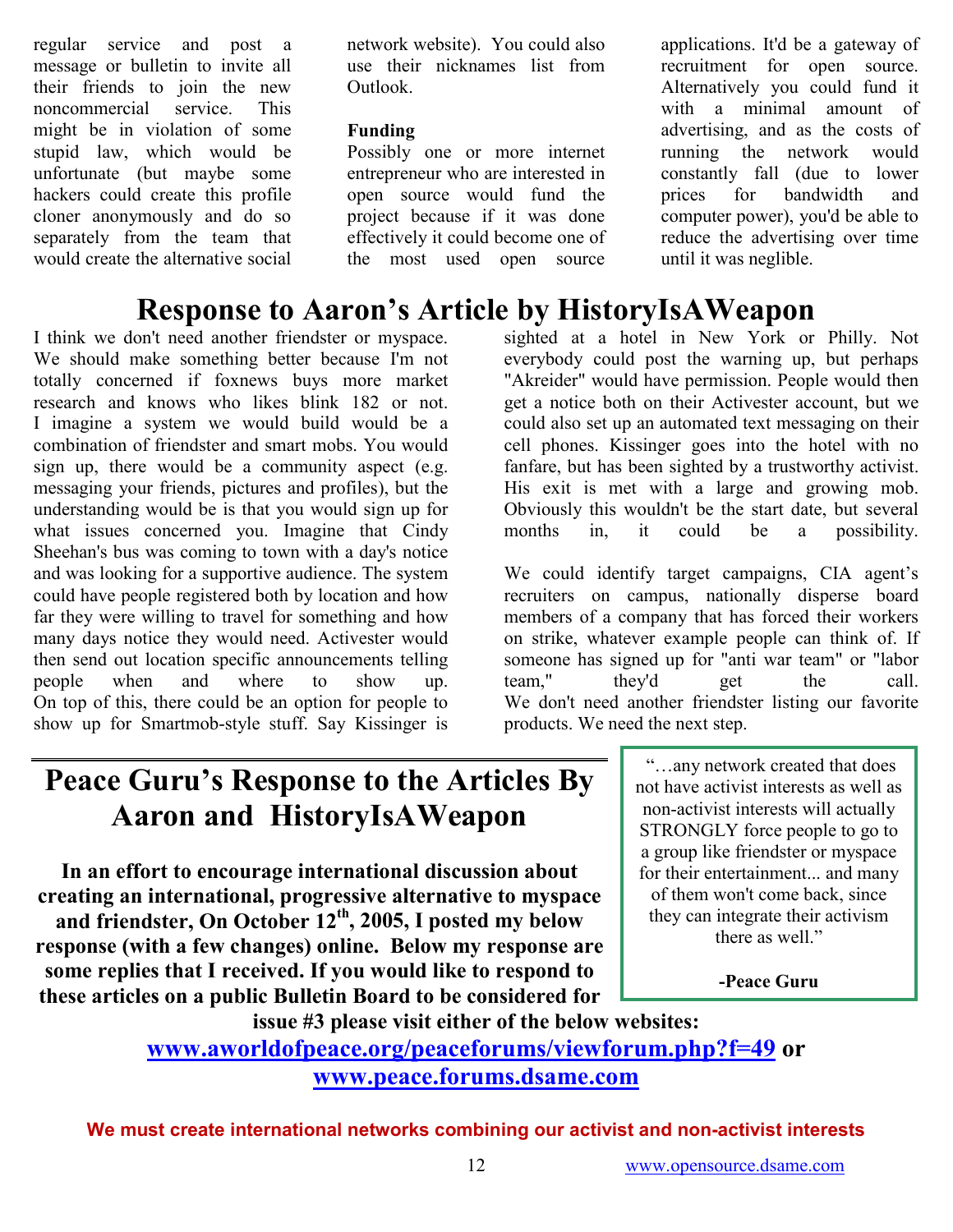#### Current Music: Talking' Bout A Revolution - Tracy Chapman

Dear friends,

The below article is in reply to the article by Aaron Kreider (founder of Campus Activism) found [above.](http://www.campusactivism.org/blog/node/view/75) I believe that in order for a movement to be created which empowers the victims of NoLo, and the victims of globalization anywhere in the world, we must create new forms of international networks.

I am very glad that this idea of Building a Noncommercial Alternative to myspace and friendster has come up. Much of the progressive Internet networks are lagging far behind. However, every time they work so hard to create an alternative, by the time it is created it is extremely outdated. So I am very supportive of the idea, yet in the spirit of constructive criticism I strongly must agree that we need the next step.

I also am not concerned if foxnews buys more market research and I also am not concerned who likes blink 182 or not (though I do like thair song "I  $Miss$   $You$  ).  $:o)$ 

I also imagine a system in which we would build would be a combination of... livejournal, craigslist, riseup and indymedia.

Livejournal has the feature that enables a person to list their interests and it will automatically place everyone who likes that interest on the same page. This is much like the campus activism "issues" feature. The only difference is that people only

come to campus activism for activism, so when they need their entertainment they must go elsewhere. Thus by default, any network created that does not have activist interests as well as non-activist interests will actually STRONGLY force people to go to a group like friendster or myspace for their entertainment... and many of them won't come back, since they can integrate their activism there as well. A good example is that I read the tent state university organizing model on the campus activism site and it actually recommends myspace as an activist tool!

Thus, the "next step" must unquestionably integrate our social networks and our activist networks. Imagine if campus activism didn't just have one "issues" area, but instead had an area for "activist issues" and "variety issues" where people could link together through a variety of non-activist issues. It is well known fact that true, lasting alliances are not created in the field, they are created during our social time.

It was said:

"You would sign up, there would be a community aspect (e.g. messaging your friends, pictures and profiles), but the understanding would be that you would sign up for what issues concerned you."

Look at all of countless networks on the email list that riseup has. The strongest bind that ties them is not advanced technology, (because anybody can see yahoo email groups has far better features..the standard free yahoo email groups comes with "Chat,

the ability to add your links, Database, and even a Calendar. But the corporate ads and yahoo spam is the worst.] The strongest bind that ties them is their ability to speak out against capitalism. Their social contract clearly states "Riseup.net believes in direct democracy, anti-sexism, antiracism, anti-capitalism, self determination, local autonomy, ecology, and communal economics."

Thus, if "the next step" is to be taken it must enable a way for activists who speak out against capitalism to easily network. Craiglist doesn't do that, campus activism mentions "nader 2004" as an issue, but not postcapitalism as an issue, and no serious activist working for alternatives to capitalism would ever feel entirely comfortable using a myspace page with their overwhelming corporate ads. So riseup.net and the many other post-capitalism sites which they network with continues to grow exponentially... which is very good...yet it also means that the creation of "the next step" of international network continues to be delayed. If you have any doubt at how fast riseup.net is growing print out the page which lists how many email groups they have, save it for a month and take another look at it. Riseup and resist have even just created their own activist search engine.

Personally, I feel the idea of smartmobs is quickly burning out. More and more people are seeing that the amount of energy to use something like smartmobs to organize street protests, in addition to the comparatively low amount of people who use smartmobs does not allow them to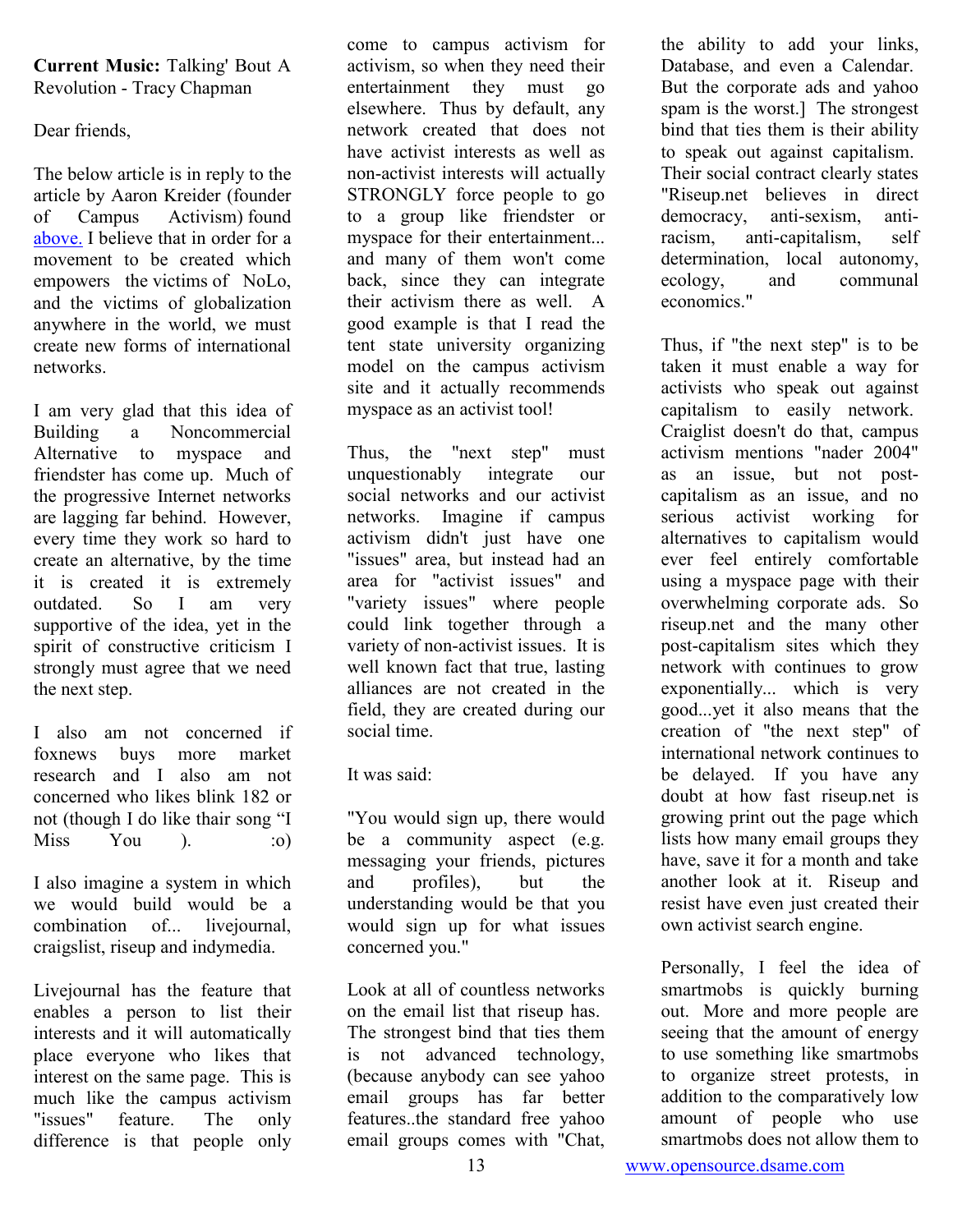contact massive amounts of people and effect the root of the issue which is capitalism and militarism especially in a heavily networked multinational globalized era. I think the indymedia network, particularly the method in which they use one another's news feeds, is far more effective than smartmobs in order to alert people to protests.

If you place a protest item in smartmobs, is it able to be discovered by the world's most popular search engine or any search engines? No, not that I've ever seen. But if you place the same issue in indymedia to organize people, even after the issues passes, when someone types in a search using google it will still come up. Try it. Type in the name of any protest worldwide and I bet an indymedia website will come up somewhere on the search results.

Why is that so important? Three reasons: #1. Positive Publicity. You said "The trick is publicizing it." Everytime a search engine brings up an issue on an indymedia page that is more publicity for indymedia. #2. Archive. It enables the protest organizing effort to be archived for research purposes. #3. News feed networks. Indymedia newsfeeds with one another. Even Livejournal has news feed ability now. Place the letters rss at the end of any livejournal blog and it instantly becomes a newsfeed. Any new project without rss feed, atom or other syndication ability is a huge step backwards.

Thats an international network. I personally spoke to admin at Portland Indymedia and they syndicate from other indymedia sites very often. We must create international networks which combine our activist and nonactivist interests, as well as allow people to become the news, not simply networks for one subgroup such as a (no offense) "campus" (campus activism), friends (friendster) or simply post-capitalist activists (riseup.net).

I fully realized this when I began organizing activist events and using craigslist. I always ask new members "where did you hear about us from?" Even though I had announcements published in widely circulated print publications, more people responded "I saw it on craigslist." That is because craigslist has everything: activism, personals, discussion, calendar and more so thats all they use.

And most importantly, in my opinion, the creation of another strictly English network would be nothing more than a large step backwards. Anyone who reads the statistics know that monolingual (non-English speaking, Spanish-language only) Latino population will continue to exponentially grow and needs to be included at every level. If 'the next step' project is called "onetwowater dot org" for example, make another domain that also points to the same website called "unodosaqua dot org." If any further proof is needed how important multilingual access is, take a look at how many indymedia branches are in all Spanish, or how many riseup email lists are in spanish under the "globalization" category. Riseup even sends out all their newsletters in 4 languages. If you leave Spanish speaking people out, you hurt the movement for a better world. The 2000 census just proved that for the first time there are more Latinos than African-Americans in the USA. At the very least have a prominently displayed translation tool near the top on every page.

Again, I agree, that we don't need another friendster listing our favorite products. We need the next step. We must create international networks which combine our activist and nonactivist interests, while still allowing us to become the media, through a multilingual platform.

Thanks for discussing this and I apologize if anything I said was rude.

Thank you very much.

Love for the people,

Sincerely,

-Peace\_Guru [www.opensource.dsame.com](http://www.opensource.dsame.com/)

 "True peace is not merely the absence of tension: it is the presence of justice."

by Dr. Martin Luther King Jr,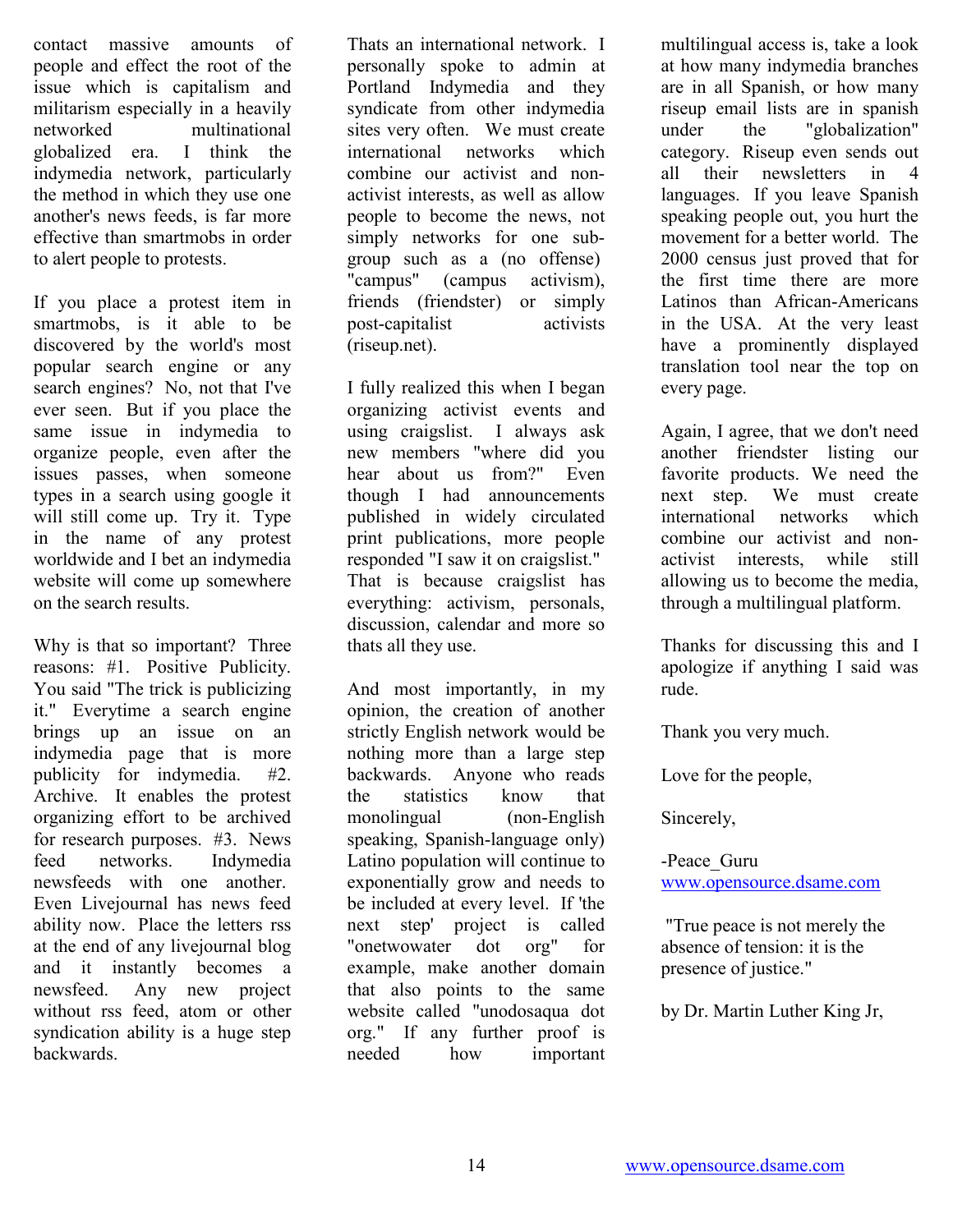**Example 18** Example 1 Kuis, [The Road,](http://www.livejournal.com/directory.bml?opt_sort=ut&s_loc=1&loc_cn=UA&loc_st=The+Road) Ukraine 2005-10-12 06:37 am are you intellectually able to create a kind of an Indyjournal site? If so, I'm ready to join. To help as well, though I don't know programming :)





**Q**[wigglymelon](http://www.livejournal.com/users/wigglymelon/) 2005-10-12 16:06 pm

Who the hell cares about indymedia??? They're one of the worst news services out there. If I had a nickel for every time 10 seconds of research proved their story wrong, well, I'd have a shit load of nickels.



**A[hoolifan](http://www.livejournal.com/users/hoolifan/)** [New York] 2005-10-12 13:15 pm

I love this idea in principle, I can't believe that there's nothing like this

out there.

Might also be good to deploy in French, also have to keep in mind French speakers from Africa, the Carribean, other former French colonies...

 $\mathbf{\mathcal{L}}$  [t3knomanser](http://www.livejournal.com/users/t3knomanser/) [Albany, New York] 2005-10-12 11:18 am UTC

Gawddamn I hate most anti-capitalists. I almost stopped reading right there.

The future isn't another walled-garden social networking service. The world is already chock full of them, the market's diluted, and you'll never get the user base to do anything well. The next step is metanetworking services. Taking RSS and FOAF and SOAP and pulling that all together to map the existing social networking services; in conjunction with an Identity 2.0 type scheme, you'll be able to bring your account from Friendster into other sites as well.

And \*gasp\* you can make money doing it! I know, heresy, but that's Capitalism 2.0 for you- making money by giving stuff away. By sharing information.



**L**[kittyofthesea](http://www.livejournal.com/users/kittyofthesea/) [California]  $2005 - 10 - 12$  15:53 pm What if you're not actively against capitalism, but you're more mixed economy?

# [caelidh](http://www.livejournal.com/users/caelidh/) Responds



**L**[caelidh](http://www.livejournal.com/users/caelidh/) [Ohio] 2005-10-12 10:29 am I agree.

A friend turned me on to LJ in 2003? I really like it. I like that it isn't so advertiser driven.

Yesterday I got a wild bug up my you know what though and was curious about all this hype about MY SPACE.I wasn't impressed the first go around. I thought it exuded shallowness. BUt I thought.. well it does look like it had some cool features.. So I thought.. what the hell and did a semi fake registration.

As I went through the process I realized very very quickly that this wasn't designed to bring folks together more than trying to find consumer information. It really really put a bad taste in my mouth. I am going to delete it. Luckily I put only my junk email address I used for such activities

I started out on the Internet when it first had it's birthing pangs back in the early 90's. Our school had just gotten on the internet.. I saw the transition to graphic based websites instead of just the text WHOIS and other types of connections.. When I got my first browser I was blown away by the "surfing" ability.. I was also on a closed network called PRODIGY... then earlyAOL.

I agree that there should be more cool networks. I like LJ because I have found more progressive folks on here. BUt there are some features that it would be nice to have.

Thanks for posting...keep up the dialogue...

I hate the fact that the Internet has become a wasteland of commercialism that gunks up and creates a dangerous place with VIruses and hackers.. Such a f\*\*\* waste. Something that was supposed to bring us together has instead allowed consumersim to flourish.

I am glad there are still those who care about the technology and how it can still bring us together.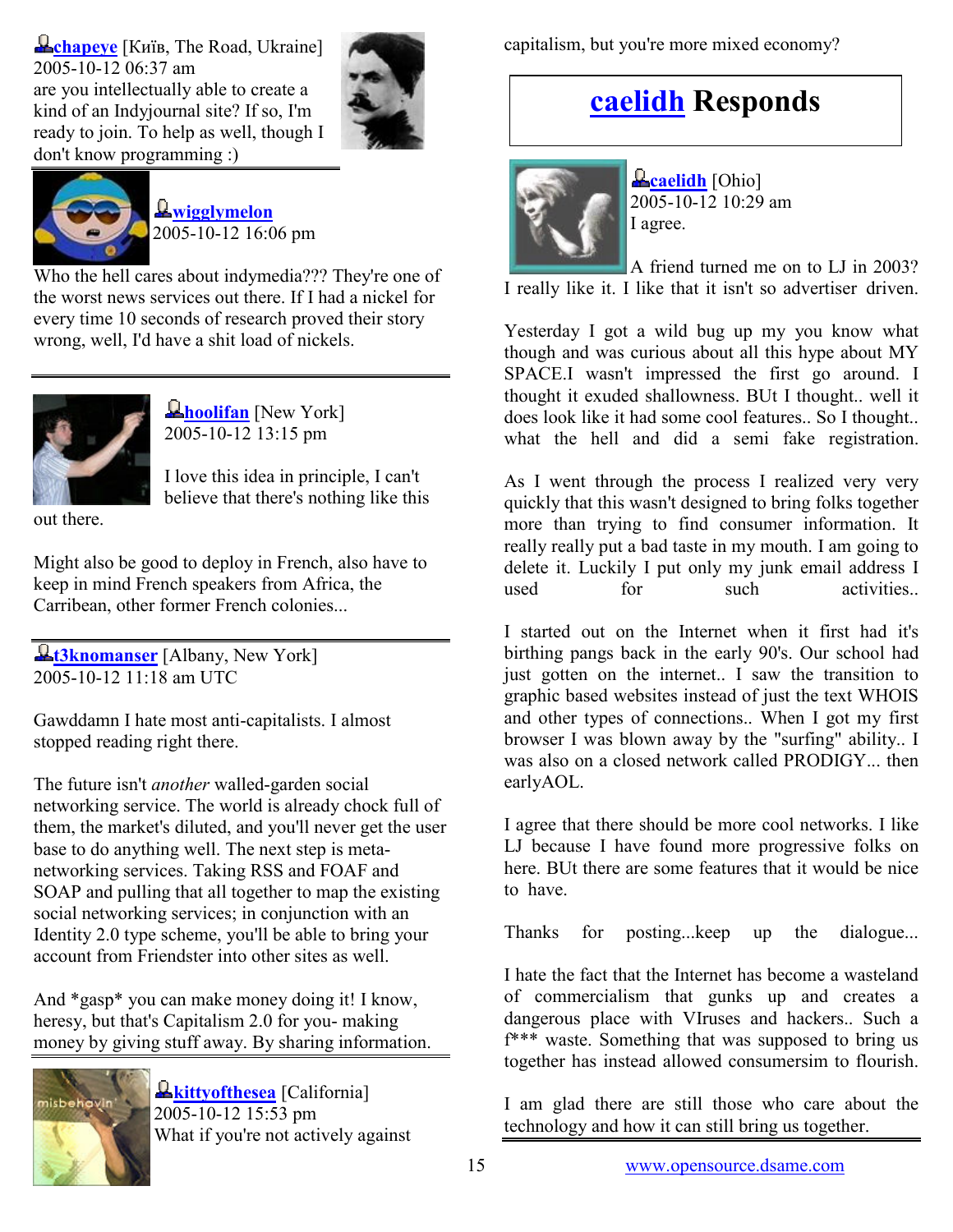| <b>Thanks</b> | tor | your | support. |
|---------------|-----|------|----------|
|---------------|-----|------|----------|

Yeah. I am such an idealistic wanker. :>P

I believed in a time when the Internet was supposed to bring us together and create a more equal society where folks would have access to education. information, we would be equalizers as we couldn't see race or gender.. I even did my Senior Project on this.. (for college) Now it is just a place to sell things and porn .. bloggers.. one kind of cool thing is now being targeted by those who find that threatening. You can see who holds the power in this land. The Internet COULD be a great equalizer. If folks were not so afraid and allowed that crap go by the wayside. we could have something really cool.

but no. trolls and racists, and hate mongers and perverts and corporate greed is ruining it. UGH!!! -caelidh

# New Orleans: Leaving the Poor Behind Again!

 By Bill Quigley. Bill is a professor of law at Loyola University New Orleans where he directs the Gillis Long Poverty Law Center and the Law Clinic and teaches Law and Poverty. Bill can be reached at duprestars@yahoo.com

They are doing it again! My wife and I spent five days and four nights in a hospital in New Orleans after Hurricane Katrina. We saw people floating dead in the water. We watched people die waiting for evacuation to places with food, water, and electricity. We were rescued by boat and waited for an open pickup truck to take us and dozens of others on a rainy drive to the underpass where thousands of others waited for a bus ride to who knows where. You saw the people left behind. The poor, the sick, the disabled, the prisoners, the low-wage workers of New Orleans, were all left behind in the evacuation. Now that New Orleans is re-opening for some, the same people are being left behind again.

 When those in power close the public schools, close public housing, fire people from their jobs, refuse to

"…we could have something really cool. but no. trolls and racists, and hate mongers and perverts and corporate greed is ruining it. UGH!!!

WE have to FIGHT for our little place..."

-[caelidh](http://www.livejournal.com/users/caelidh/)

WE have to FIGHT for our little place...

Peace

provide access to affordable public healthcare, and close off all avenues for justice, it is not necessary to erect a sign outside of New Orleans saying "Poor People Not Allowed To Return." People cannot come back in these circumstances and that is exactly what is happening.

There are 28,000 people still living in shelters in Louisiana. There are 38,000 public housing apartments in New Orleans, many in good physical condition. None have been reopened. The National Low Income Housing Coalition estimated that 112,000 low-income homes in New Orleans were damaged by the hurricane. Yet, local, state and federal authorities are not committed

to re-opening public housing. Louisiana Congressman Richard Baker (R-LA) said, after the hurricane, "We finally cleaned up public housing in New Orleans. We couldn't do it, but God did."

 New Orleans public schools enrolled about 60,000 children before the hurricane. The school board president now estimates that no schools on the city's east bank, where the overwhelming majority of people live, will reopen this academic school year. Every one of the 13 public schools on the mostly-dry west bank of New Orleans was changed into charter schools in an afternoon meeting a few days ago. A member of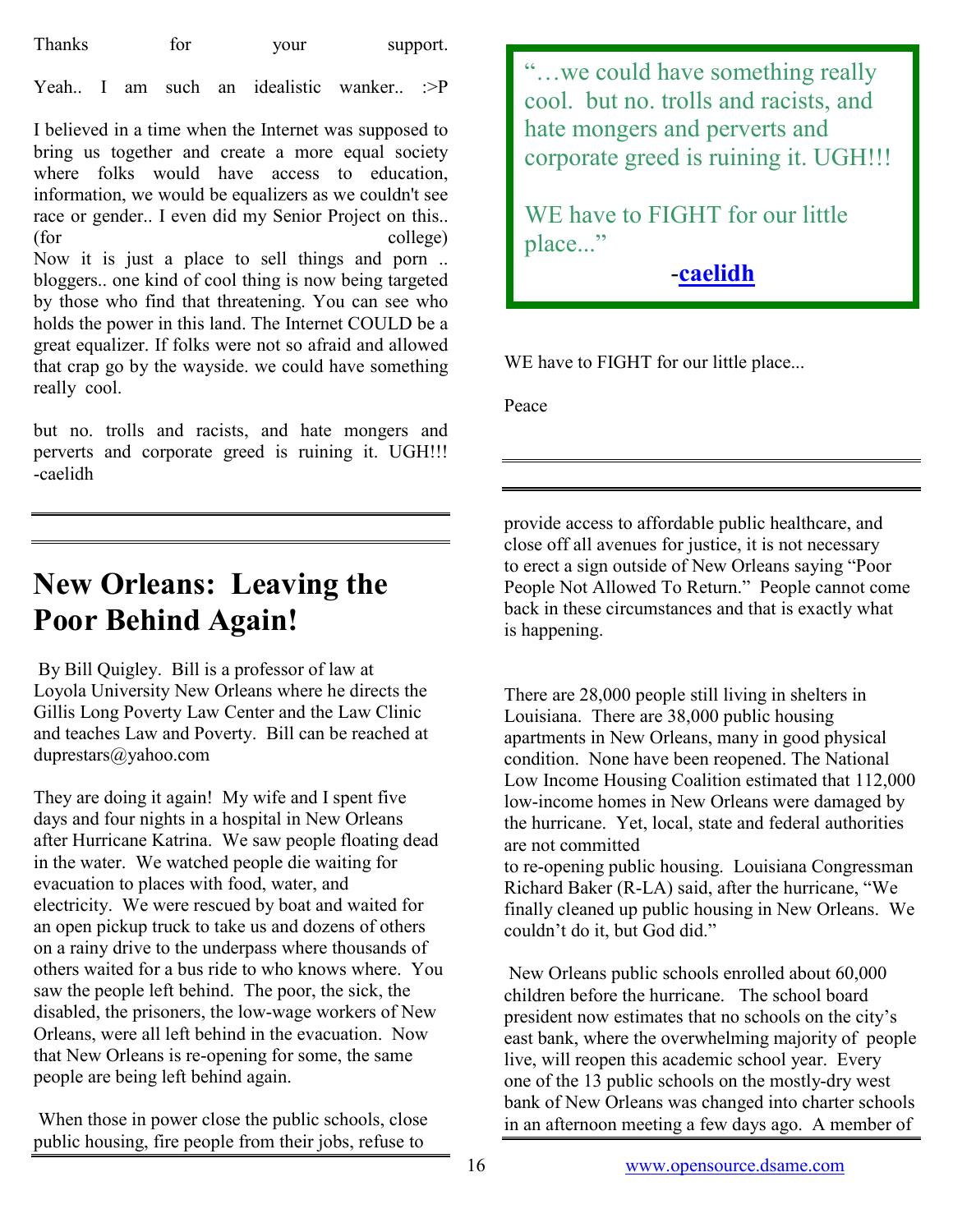the Louisiana state board of education estimated that at most 10,000 students will attend public schools in New Orleans this academic year.

 The City of New Orleans laid off 3,000 workers. The public school system laid off thousands of its workers. The Archdiocese of New Orleans laid off 800 workers from its central staff and countless hundreds of others from its parish schools. The Housing Authority has laid off its workers. The St. Bernard Sheriff's Office laid off half of its workers.

 Renters in New Orleans are returning to find their furniture on the street and strangers living in their apartments at higher rents – despite an order by the Governor that no one can be evicted before October 25. Rent in the dry areas have doubled and tripled.

 Environmental chemist Wilma Subra cautions that earth and air in the New Orleans area appear to be heavily polluted with heavy metal and organic contaminants from more than 40 oil spills and extensive mold. The people, Subra stated, are subject to "double insult – the chemical insult from the sludge and biological insult from the mold." Homes built on the Agriculture Street landfill – a federal toxic site – stewed for weeks in floodwaters.

 Yet, the future of Charity Hospital of New Orleans, the primary place for free comprehensive medical care in the state of Louisiana, is under furious debate and discussion and may never re-open again. Right now, free public healthcare is being provided by volunteers at grassroots free clinics like Common Ground – a wonderful and much needed effort but not a substitute for public healthcare.

 The jails and prisons are full and staying full. Despite orders to release prisoners, state and local corrections officials are not releasing them unless someone can transport them out of town. Lawyers have to file lawsuits to force authorities to release people from prison who have already served all of their sentences! Judges are setting \$100,000 bonds for people who steal beer out of a vacant house, while landlords break the law with impunity. People

arrested before and after the hurricane have not even been formally charged by the prosecutor. Because the evidence room is under water, part of the police force is discredited, and witnesses are scattered around the country, everyone knows few will ever see a trial, yet timid judges are reluctant to follow the constitution and laws and release them on reasonable bond.

 People are making serious money in this hurricane but not the working and poor people who built and maintained New Orleans. President Bush lifted the requirement that jobs re-building the Gulf Coast pay a living wage. The Small Business Administration has received 1.6 million disaster loan applications and has approved 9 in Louisiana. A US Senator reported that maintenance workers at the Superdome are being replaced by out of town workers who will work for less money and no benefits. He also reported that seventy-five Louisiana electricians at the Naval Air Station are being replaced by workers from Kellogg Brown and Root – a subsidiary of Halliburton

Take it to the courts, you say? The Louisiana Supreme Court has been closed since the hurricane and is not due to re-open until at least October 25, 2005. While Texas and Mississippi have enacted special rules to allow out of state lawyers to come and help people out, the Louisiana Supreme court has not. Nearly every person victimized by the hurricane has a price-gouging story. Yet, the Louisiana Attorney General has filed exactly one suit for price-gouging – against a campground. Likewise, the US attorney has prosecuted 3 people for wrongfully seeking \$2000 FEMA checks.

No schools. No low-income apartments. No jobs. No healthcare. No justice. A final example? You can fly on a plane into NewOrleans, but you cannot take a bus. Greyhound does

not service New Orleans at this time.

 You saw the people who were left behind last time. The same people are being left behind all over again. You raised hell about the people left behind last time. Please do it again.

Letters to the Editor - Feedback about Issue  $#1$ , (1<sup>st</sup> and 2<sup>nd edition</sup>) and Issue  $#2$ ,  $(1^{st \cdot edition})$  – Email: info atsymbol OpenSource.dsame.com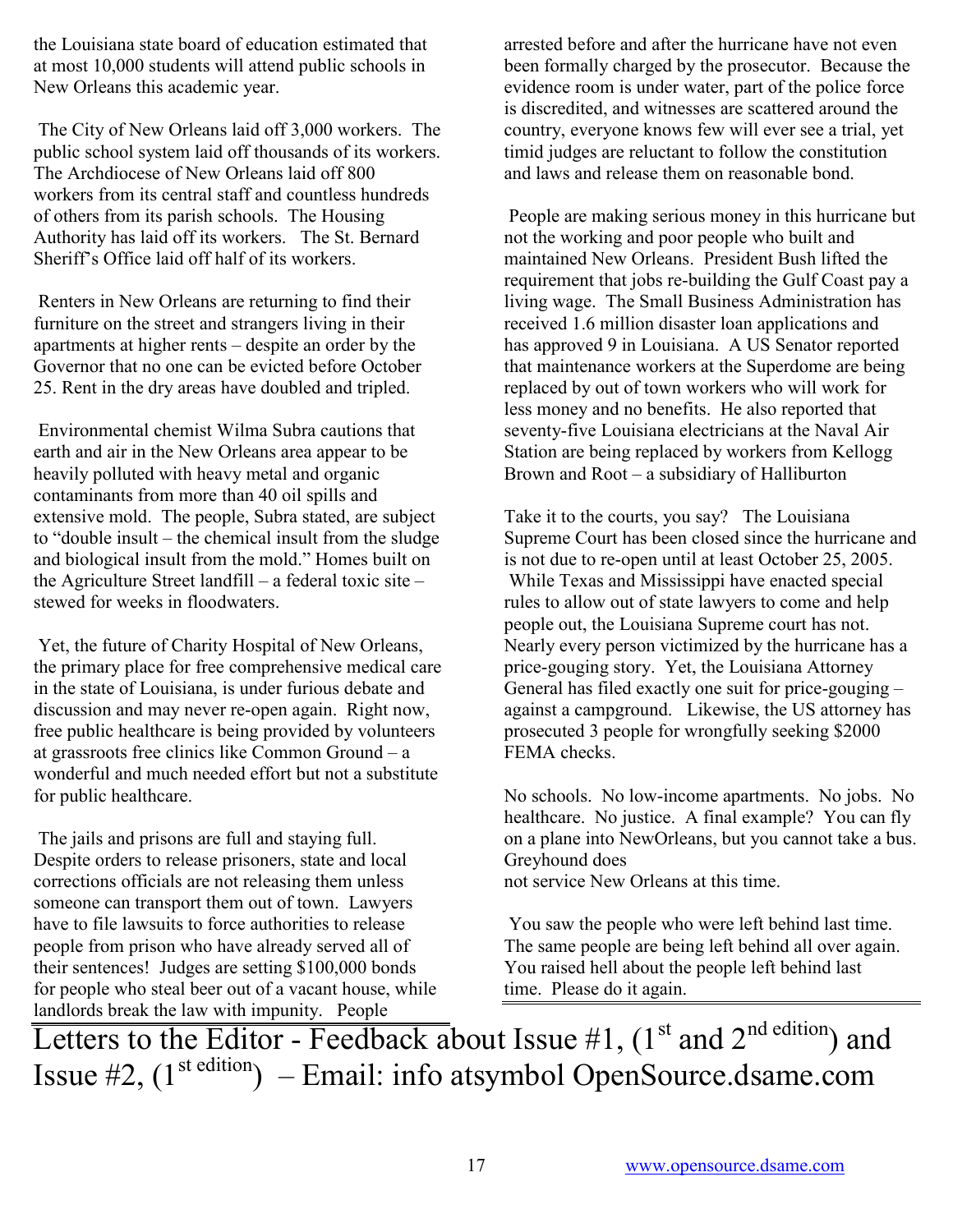**Purejuice** Thank you for your post to **Pauper** about the katrina zine. would you consider making a post about it, and your involvement, and your vision, to **poor planning**? thanks so much. marie loves you.

[Editor's Note: As requested, I posted information to the **poor** planning community after becoming a member. I discovered that **poor** planning is a blog community, officially titled "Marie LeVeau," with over 130 members. Purejuice is the community moderator. The subtitle of this community is as follows: "Were the Poor of New Orleans Left to Drown? No Evacuation Plan for You." The website address of this community is as follows: [www.livejournal.com/community/poor\\_planning](http://www.livejournal.com/community/poor_planning)



**<u>Letterstocking</u>** - [Saint Petersburg, Florida, United States ] 2005-10-13 13:58 pm It looks really interesting, thanks! I am currently printing Issues 1 and 2.[first edition] What types of submissions are you looking to put in issue 3?

Thanks for printing. You are the ones making a difference! People willing to print and circulate this zine, makes it happen. Cover page has submission topics. Hope to hear from you soon. Love for you! -Editor



**L** [piratemoggy](http://www.livejournal.com/users/piratemoggy/) -[ Aberystwyth, United Kingdom]

2005-10-13 11:54 am Thank you for linking to this- I particularly like your idea of adding your own page 20, I'll certainly be printing this off and leaving it around anywhere I see a coffee table/noticeboard/spare inch of surface. :)

Thank you everyone for letting the world know about this injustice! Love for you! -Editor

UPDATE: Within 24 hours after I published my "Open Letter To Zine\_Scene Community" in issue #2, first edition, (found on page 9) I received large amounts of feedback from the Zine Scene Moderator (yes, the same one who repeatedly censored me and has nothing good at all to say about me). I clearly don't have the space in this issue to publish them all. However, as stated on the about page (page 2) The Open Source Classism, Racism and Sexism Project Zine was created to "change the way in which information is circulated so that progressive activists need not rely upon those who censor information." Therefore, in order to give you the readers an uncensored view of what the moderator has to say you can read all of the comments uncensored and uncut here:

[www.livejournal.com/users/loveandequality/1822.html](http://www.livejournal.com/users/loveandequality/1822.html)

# **Glossary**

In [internet](http://en.wikipedia.org/wiki/Internet) [terminology,](http://en.wikipedia.org/wiki/Terminology) a priviledged troll is a person who posts inflammatory messages on the internet, such as on [online discussion forums,](http://en.wikipedia.org/wiki/Internet_forum) to disrupt the discussion or to upset its participants by posting comments declaring news items to be "old" or not worthy of to be read by an entire internet community.

Common priviledged troll phrases: "everyone, everywhere has already read this" or "this is old and of no use to anyone everywhere." The word troll, or its variant, "priviledged trolling", is also used to describe such messages or the act of posting them. The word "priviledged" is also based on the idea that they have self-appointed themsleves as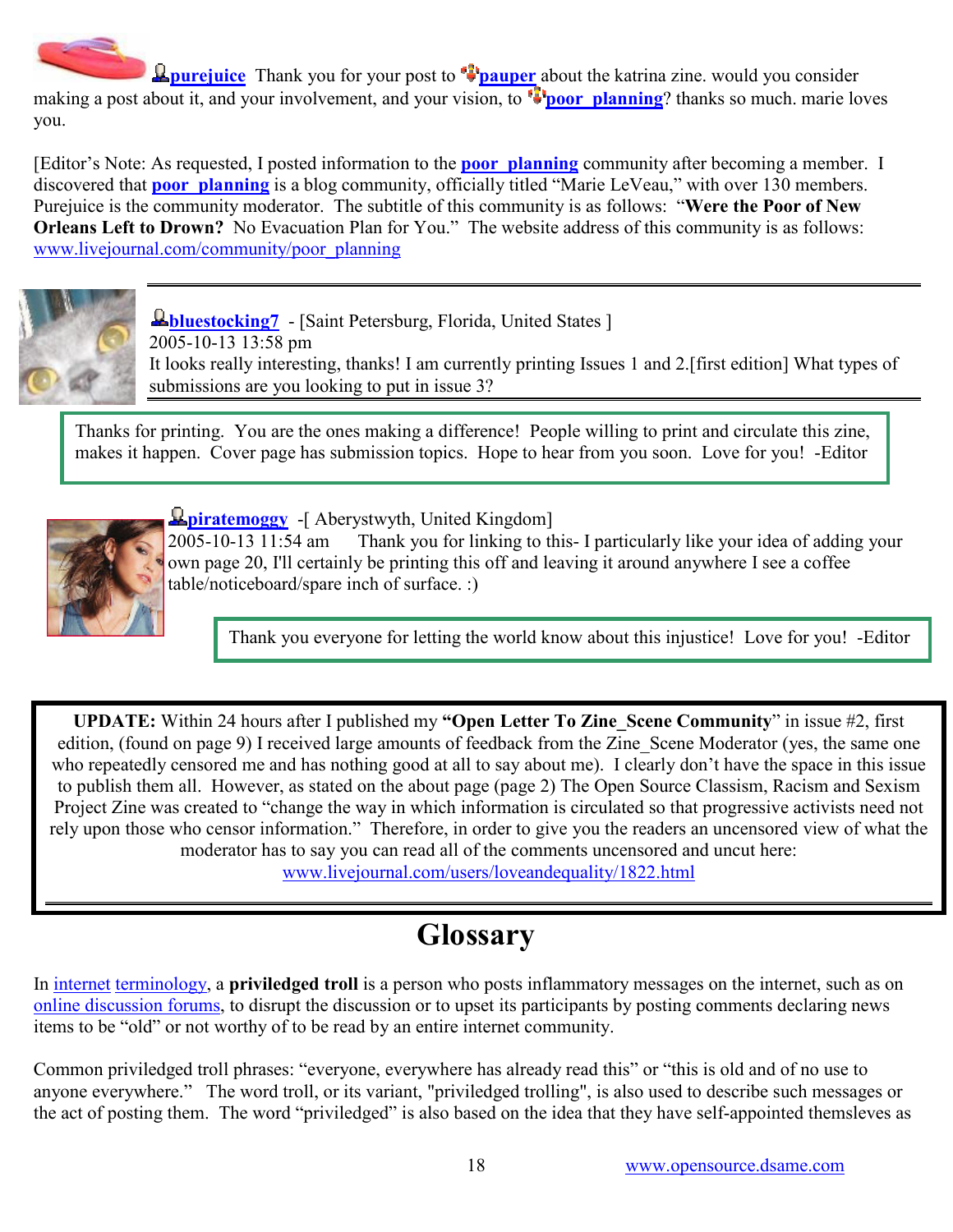an elder and speaker for everyone, even minorities and financially disadvantaged people who don't have the priviledge of such frequent access to the internet.

The contemporary use of the term "priviledged troll" first appeared in Rough Draft, Issue #1 of "The Open Source Classism, Racism, and Sexism Project: Hurricane Katrina, The Blogosphere And Corporate Media... "White People Find, Black People Loot. It was created to accurately describe people who discourage the continued circulation of information which disproportionately effects minorities and financially disadvantaged people who don't have the priviledge of such frequent access to the internet.

The term was a modified version of the troll definition described below: [www.en.wikipedia.org/wiki/Internet\\_troll](http://en.wikipedia.org/wiki/Internet_troll)

The troll is almost always a male figure, and so may parallel the *mythological* figure of the [witch.](http://en.wikipedia.org/wiki/Witch) The use of these labels for people, as opposed to mythological characters in stories, may have its origins in the conflicts between [Christianity](http://en.wikipedia.org/wiki/Christianity) and the [pagan religions](http://en.wikipedia.org/wiki/Paganism) in the [Middle Ages](http://en.wikipedia.org/wiki/Middle_Ages). People who continued to practice the "old ways" were often isolated, and identified as dealing with dark forces — as "witches", and perhaps also as "trolls".

# Special Thanks

I would like to thank my mom for her inspiration and Mary M., for making me laugh during the sometimes stressful creation of this issue (due to so many negative comments and racial slurs) and I want to thank, C.F, and Joe M. and his kids, Cody and Natasha for their inspiration as activist and I thank activists of all ages for continuing to work for a better world.. I would like to say special thanks to everyone who said something positive regarding the article. I would like to say thanks to those who submitted constructive criticism because you enabled me to respond your common responses. I would like to say thanks to the many moderators of internet communities who did not succumb to the pressure of people who would rather ignore classism, racism and sexism articles. And I would like to even thank those people who read the article without saying anything negative. I would also like to thank the community members and moderators of all the communities who spoke up against people who try to dismiss this issue as "old."

FAIR USE NOTICE - This site and this independently created publication contains copyrighted material the use of which has not always been specifically authorized by the copyright owner. We are making such material available in our efforts to advance understanding of environmental, political, human rights, economic, democracy, scientific, and social justice issues, etc. We believe this constitutes a 'fair use' of any such copyrighted material as provided for in section 107 of the US Copyright Law. In accordance with Title 17 U.S.C. Section 107, the material on this site is distributed without profit to those who have expressed a prior interest in receiving the included information for research and educational purposes. For more information go to: [www.law.cornell.edu/uscode/17/107.shtml](http://www.law.cornell.edu/uscode/17/107.shtml) If you wish to use copyrighted material from this site for purposes of your own that go beyond 'fair use', you must obtain permission from the copyright owner.

"It would be fatal for the nation to overlook the urgency of the moment. This sweltering summer of the Negro's legitimate discontent will not pass until there is an invigorating autumn of freedom and equality…Those who hoped that the Negro needed to blow off steam and will now be content will have a rude awakening if the nation returns to business as usual. … The whirlwinds of revolt will continue to shake the foundations of our nation until the bright day of justice emerges."

"But there is something that I must say to my people who stand on the warm threshold which leads into the palace of justice. In the process of gaining our rightful place we must not be guilty of wrongful deeds. Let us not seek to satisfy our thirst for freedom by drinking from the cup of bitterness and hatred. We must forever conduct our struggle on the high plane of dignity and discipline. Again and again we must rise to the majestic heights of meeting physical force with soul force. The marvelous new militancy which has engulfed the Negro community must not lead us to a distrust of all white people, for many of our white brothers, as evidenced by their presence here today, have come to realize that their destiny is tied up with our destiny. And they have come to realize that their freedom is inextricably bound to our freedom."

-Dr. Martin Luther King Jr. Excerpt from the "I Have A Dream" Speech